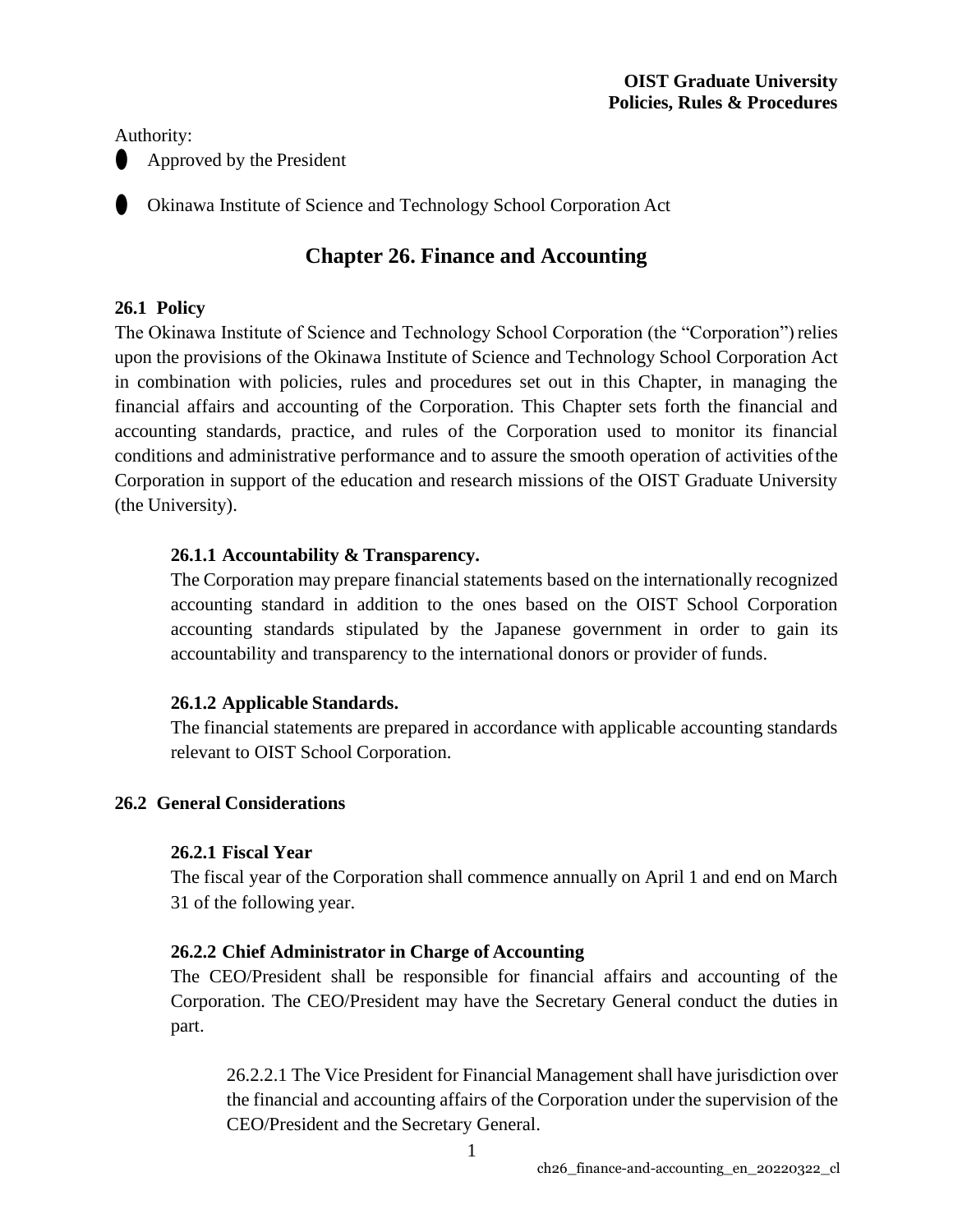## **26.2.3 Titles of Accounts**

The accounting of the Corporation shall be handled in accordance with [the titles of](http://iwww.oist.jp/document/prp-aux/26.2.3_%20titlesofaccounts_en.pdf) [accounts s](http://iwww.oist.jp/document/prp-aux/26.2.3_%20titlesofaccounts_en.pdf)eparately stipulated.

## <span id="page-1-2"></span>**26.2.4 Accounting Books and Vouchers**

The Corporation shall, through accounting books and vouchers, record and maintain accurate records of all required matters in an orderly fashion.

26.2.4.1 The formats, types, forms and retention periods of accounting books and vouchers shall be as separately stipulated. (Refer 26.2.5 Books & Ledgers [\[link:](#page-1-0) ], 26.2.6 Vouchers [\[link:](#page-23-0) ]、26.3.9 Storage of Documents [link: ])

26.2.4.2 Accounting books and vouchers may be recorded and stored in any electronic media.

## <span id="page-1-0"></span>**26.2.5 Books & Ledgers**

The accounting books stated in 26.2.4.1 $[\text{link}: 26.2.4]$  are as follows:

- 26.2.5.1 General Ledger
- 26.2.5.2 Table of Budget Execution Status
- 26.2.5.3 Subsidiary Book
	- A. Cashbook
	- B. Fixed Asset Ledger
	- C. Petty Cashbook

### <span id="page-1-1"></span>**26.2.6 Vouchers**

The vouchers stated in 26.2.4.1[\[link: 26.2.4\]](#page-1-2) are as follows:

- 26.2.6.1 Transfer vouchers
- 26.2.6.2 Receiving vouchers
- 26.2.6.3 Disbursement vouchers
- 26.2.6.4 Revenue vouchers
- 26.2.6.5 Expense vouchers

#### **26.2.7 Preparation of Vouchers**

To prepare the vouchers, date of preparation, account title, business partner, sum, details of transaction, and other necessary items of information shall be specified based on the related straight documents with the evidential documents concerning the transaction attached.

26.2.7.1 Contractual documents, invoices, billing statements, and other similar documents shall constitute the evidential documents stated in the above section.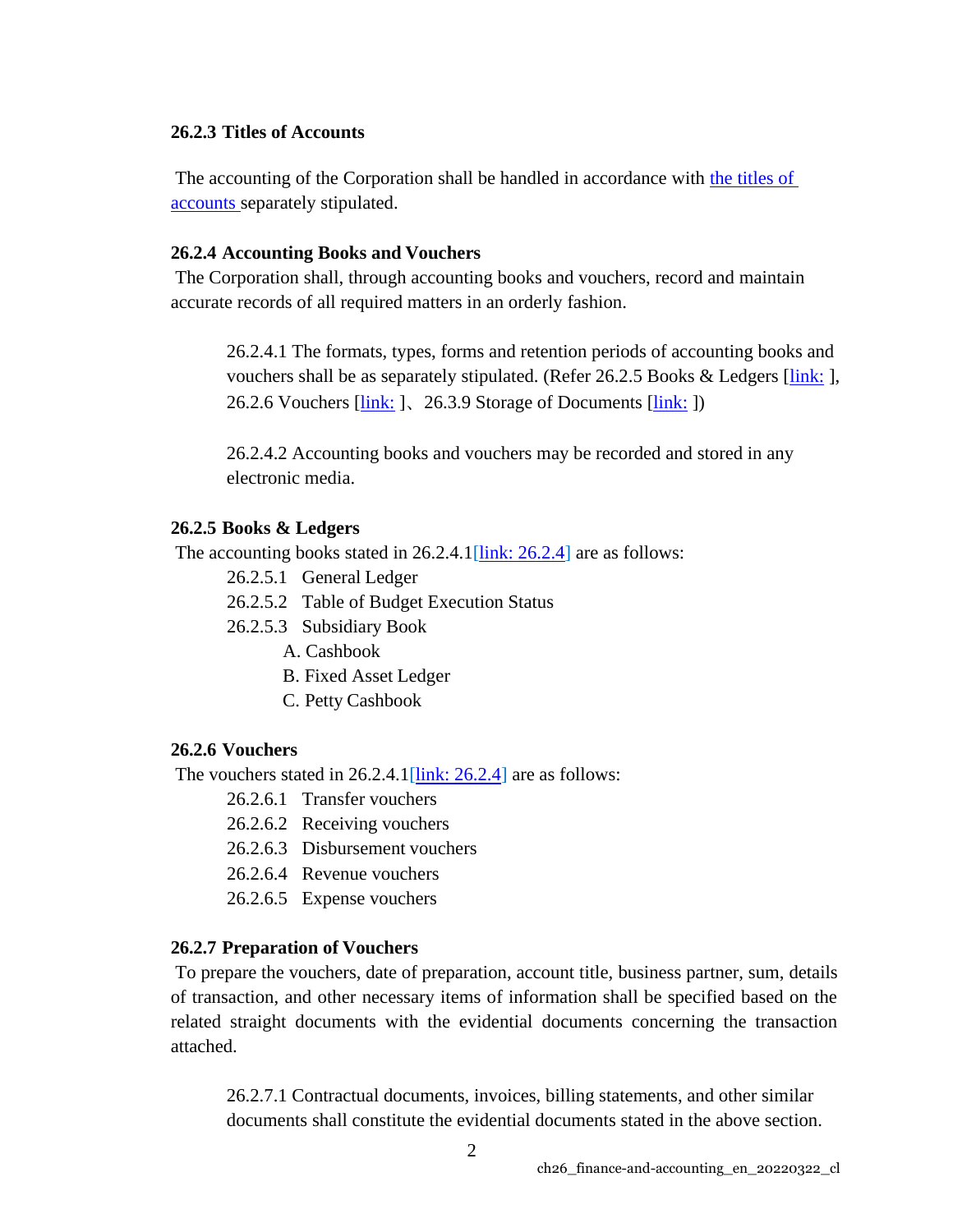#### **26.3 Rules**

#### **26.3.1 Accounting Procedures and Handling of Money**

For purposes of this Chapter, "money" and "securities" shall be defined as follows:

"Money" shall mean any cash (including checks, postal money orders, transfer slips and payment notes) and deposits (including postal deposits and money in trust).

"Securities" shall mean any national and local government bonds, governmentguaranteed bonds (which refer to bonds refund/payment of principal/interest of which is guaranteed by the government) and other securities designated by the Prime Minister.

26.3.1.1 Accounting Supervisor

Authority and Responsibilities:

The Accounting Supervisor who shall be responsible for overall accounting shall, accurately and promptly, execute accounting transactions including the execution of budget and is responsible for receiving and paying.

The Vice President for Financial Management shall serve as the Accounting Supervisor of the Corporation.

26.3.1.1.1 The Accounting Supervisor may cause any other staff(s) to handle any part of his or her business.

26.3.1.1.2 In the event that the Accounting Supervisor is unable to act, a person designated by the Secretary General shall act on his behalf.

"Unable to act" shall be those cases falling under the category of the following.

(1) In case of a vacancy for Accounting Supervisor

(2) When the Accounting Supervisor cannot engage in duties for a long period due to days off, holidays, vacation, illness, etc.

(3) During long-term travel on business

26.3.1.2 Receiving and Paying and Supervisor for receiving, paying and custody of money

Receiving, paying and custody of money shall be performed by the Supervisor for receiving, paying and custody of money who is under direct control of the Accounting Supervisor.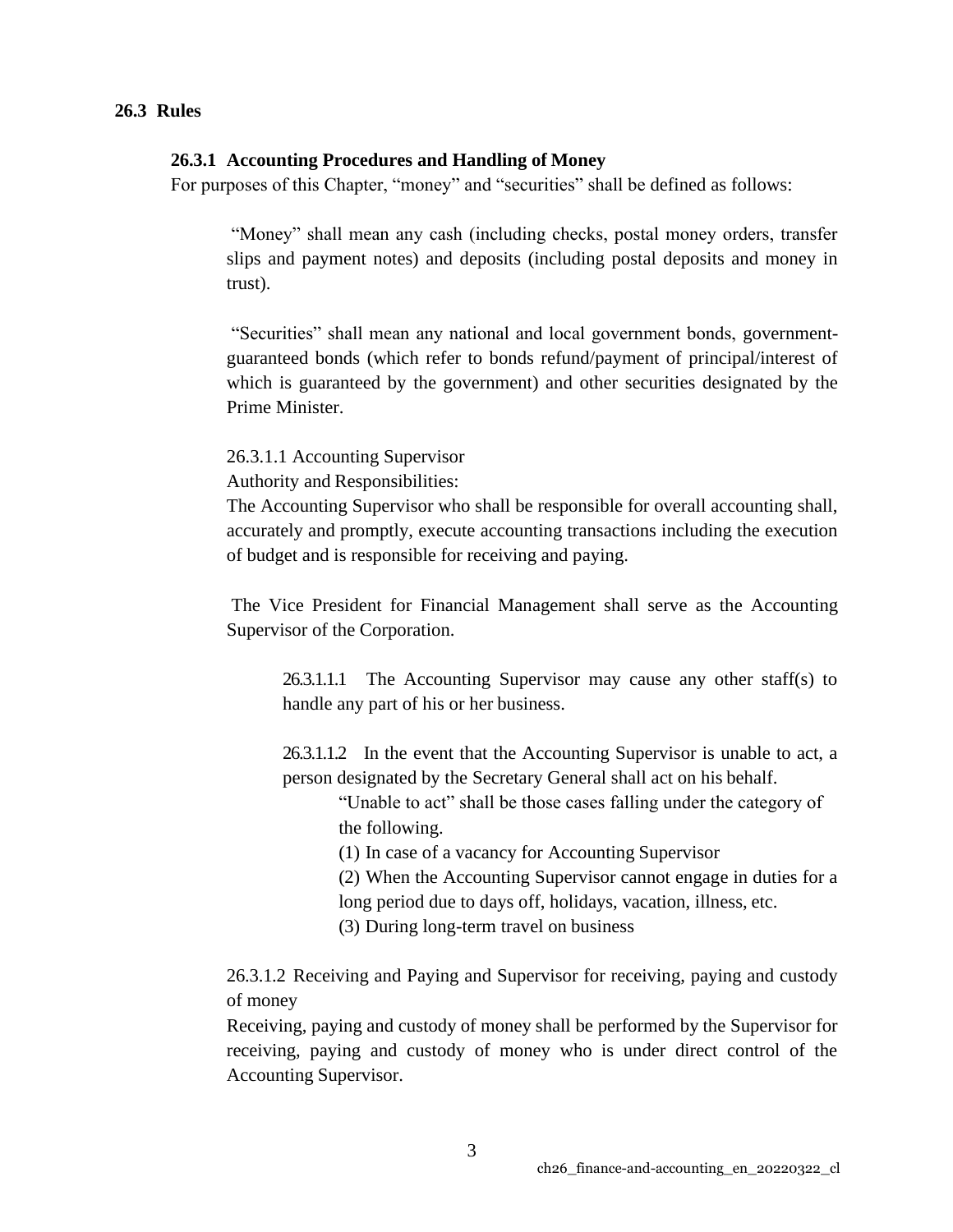26.3.1.2.1 The manager in charge of receiving, paying and custody of money in the Accounting Section shall serve as the Supervisor for receiving, paying and custody of money of the Corporation.

26.3.1.2.2 The Supervisor for receiving, paying and custody of money shall not receive or pay any money or security that is not relevant to the business of the Corporation.

26.3.1.2.3 The Supervisor for receiving, paying and custody of money shall be authorized to designate a Cashier from among the personnel in the section and mandate the personnel to engage in accounting and disbursing duties.

#### 26.3.1.3 Transactions with Financial Institutions

The Accounting Supervisor shall be in charge of the procedures for opening or closing an account in banking institutions.

26.3.1.3.1 Bank accounts shall in principle be opened in the name of the CEO/President.

26.3.1.3.2 The Supervisor for receiving, paying and custody of money shall keep the banking seals and be in charge of sealing.

#### 26.3.1.4 Custody of Cash

The Supervisor for receiving, paying and custody of money shall deposit all cash excluding the minimum petty cash with financial institutions, etc.

26.3.1.4.1 Securities shall be, in principle, deposited forsafekeeping.

26.3.1.4.2 The Supervisor for receiving, paying and custody of money shall manage cash and bank passbooks, making assurance doubly sure of keeping them in the safest place.

26.3.1.4.3 , the cashbooks stipulated in  $26.2.5$ [link:  $26.2.5$ ] must be updated and maintained, writing up the book for each receipt or payment.

26.3.1.4.4 Securities shall be managed for safekeeping in like manner as stated in 26.3.1.4 when they are held on hand notwithstanding the provisions of 26.3.1.4.1.

26.3.1.4.5 Postage stamps, cash vouchers, and certificate stamps authorized by the Corporation shall be kept in trust pursuant to cash.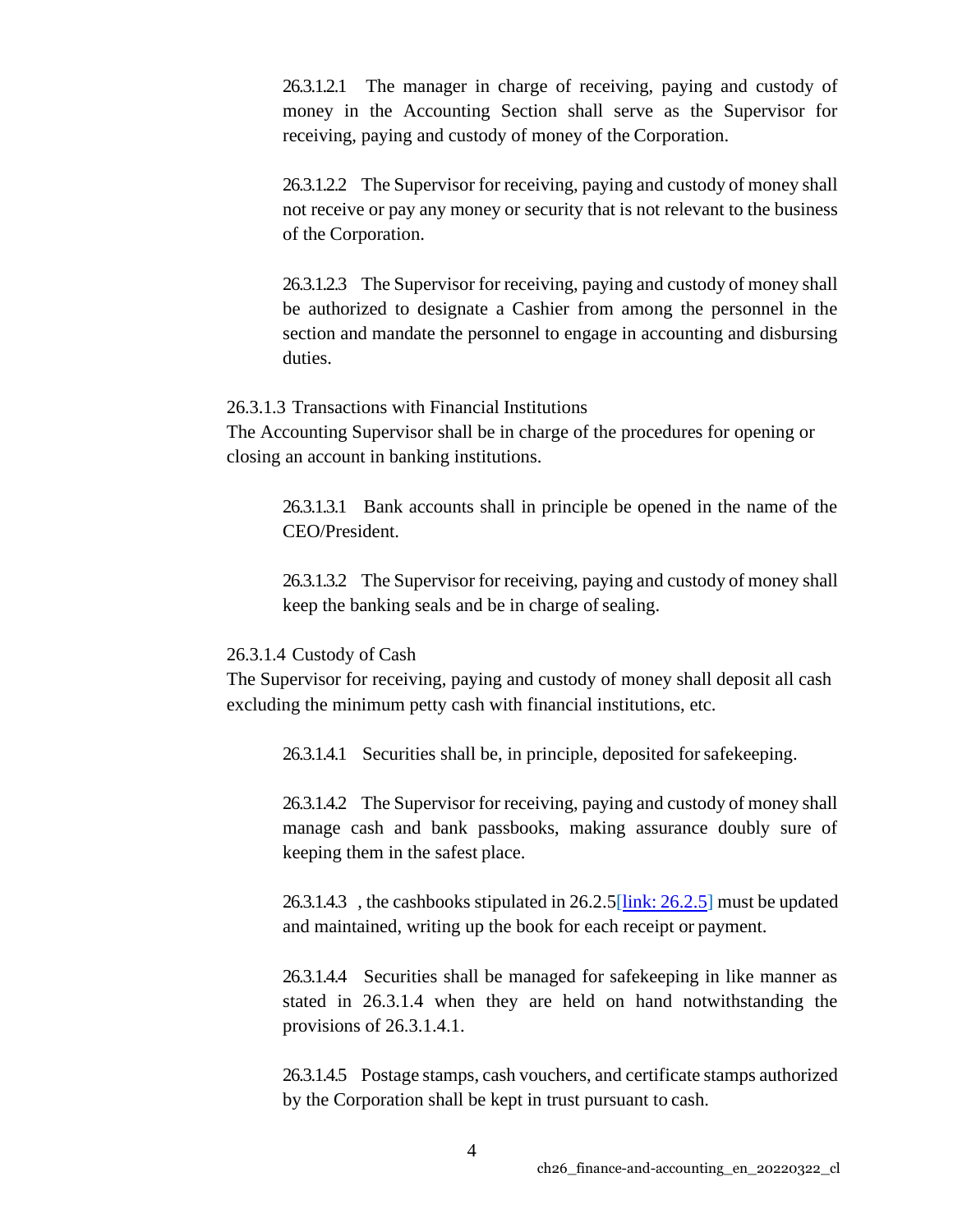26.3.1.4.6 In terms of 26.3.1.4.5, the receipt-payment books must be updated, writing up the book for each receipt or payment.

## 26.3.1.5 Petty Cash

The Accounting Supervisor shall be authorized to keep petty cash for small and urgent payments.

26.3.1.5.1 The management stated in 26.3.1.5 shall be prescribed by from 26.3.1.6 to 26.3.12.

26.3.1.5.2 In terms of 26.3.1.5.1, the petty cashbooks stipulated in 26.2.5 shall be updated and recorded in the ledger for each receipt or payment.

#### 26.3.1.6 Petty Cash Supervisor and Petty Cash Clerk

The receipt and payment of petty cash shall be conducted by the Clerk for Receipt and Payment of Petty Cash (hereafter, "Petty Cash Clerk") under the supervision of the Supervisor for receiving, paying and custody of money .

### 26.3.1.7 Establishment of Petty Cash

When the Accounting Supervisor determines that the establishment of petty cash is necessary, the Accounting Supervisor must report to the Secretary General for approval, specifying the petty cash limit and the required management items.

26.3.1.7.1 When the Secretary General approves the establishment of petty cash under the provisions of 26.3.1.7, the Petty Cash Clerk must submit a petty cash invoice to the Supervisor for receiving, paying and custody of money.

26.3.1.7.2 Petty cash shall not exceed 200,000 yen.

#### 26.3.1.8 Receipt, Payment and Custody of Petty Cash

The Petty Cash Clerk must not mix Petty Cash with personal funds, and must strictly conduct the receipt, payment and custody of petty cash.

26.3.1.8.1 The Petty Cash Clerk must record all receipts and payments in the petty cash ledger, and check actual cash on hand against the ledger balance monthly.

## 26.3.1.9 Petty Cash Payments

Petty cash payments shall be limited to urgent cases and situations where payment in cash is necessary, and shall not exceed truly necessary amount for the business purposes.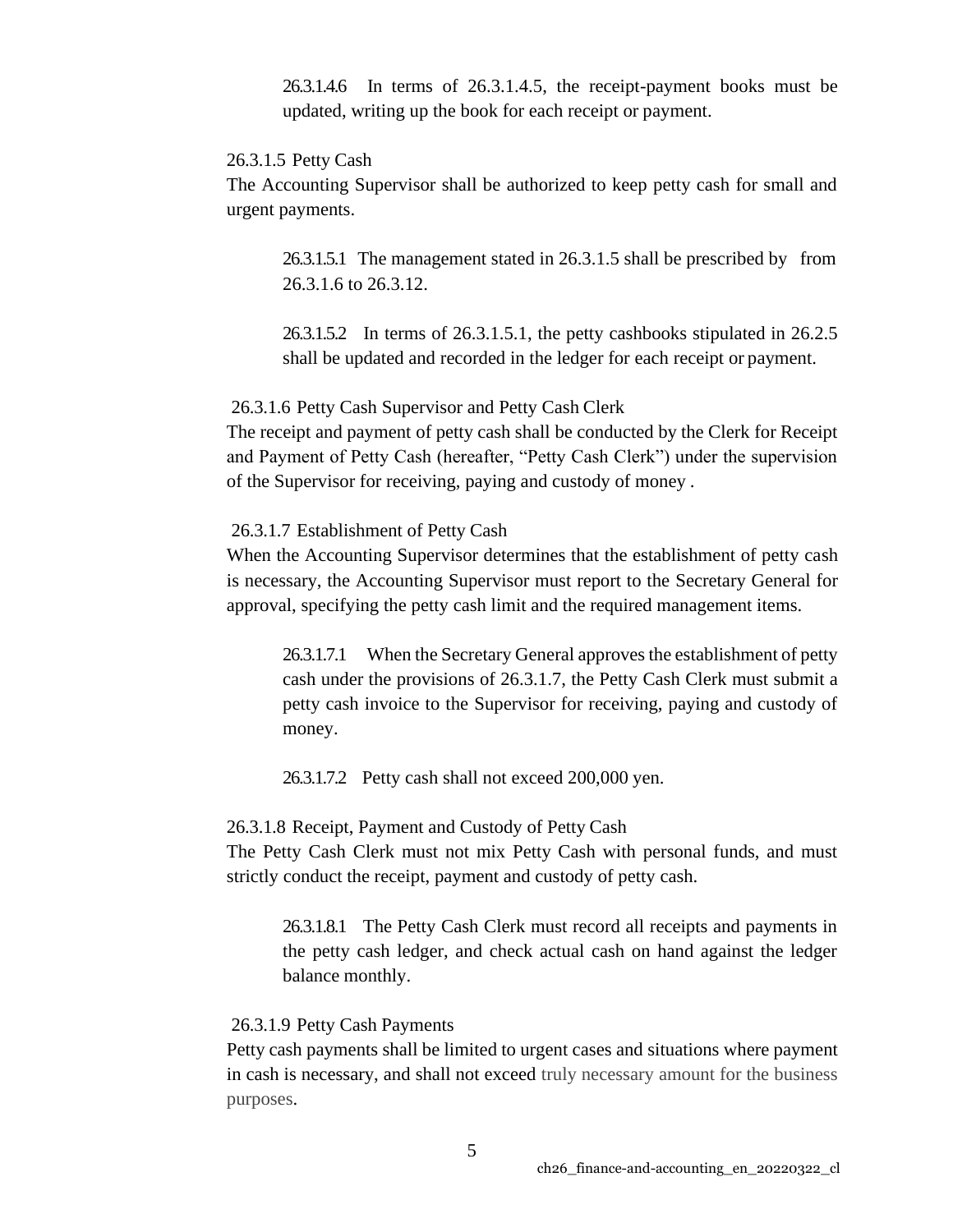26.3.1.9.1 Petty cash payments shall be made in exchange for receipts from the parties receiving payments.

26.3.1.9.2 Before making payments, the Petty Cash Clerk must confirm that these are for expenses that should be borne by the Corporation by having the parties receiving payments display the items being sold or otherwise show the reasons for payment.

26.3.1.9.3 Petty cash payments shall not be issued for repayments in cases when specified procedures are required.

26.3.1.10 Petty Cash Receipts and Payments Reports, and Requests for Funds The Petty Cash Clerk must prepare a Petty Cash Receipts and Payments Report at the end of each month attaching receipts or other documents as evidence of the payments specified in 26.3.1.9, and have said report approved by the Supervisor for receiving, paying and custody of money.

26.3.1.10.1 After approving a Petty Cash Receipts and Payments Report specified in 26.3.1.10, the Supervisor for receiving, paying and custody of money must present the report and a copy of the Petty Cash Ledger to the Accounting Supervisor, together with a request for funds for the subsequent month.

#### 26.3.1.11 Termination of Petty Cash

When the Accounting Supervisor determines that the maintenance of petty cash is no longer necessary, the Accounting Supervisor must report this determination promptly to the Secretary General for approval.

26.3.1.11.1 If the Secretary General approves discontinuance of Petty Cash, the Accounting Supervisor must require the Supervisor for receiving, paying and custody of money to carry out termination procedures.

26.3.1.11.2 The Accounting Supervisor must report to the Secretary General when the termination of Petty Cash is accomplished.

#### 26.3.1.12 Supervision and Inspection of Petty Cash

The Supervisor for receiving, paying and custody of money must carry out the required supervision and inspection work to secure appropriate accounting of petty cash.

26.3.1.13 Procedures for Receiving and Paying Money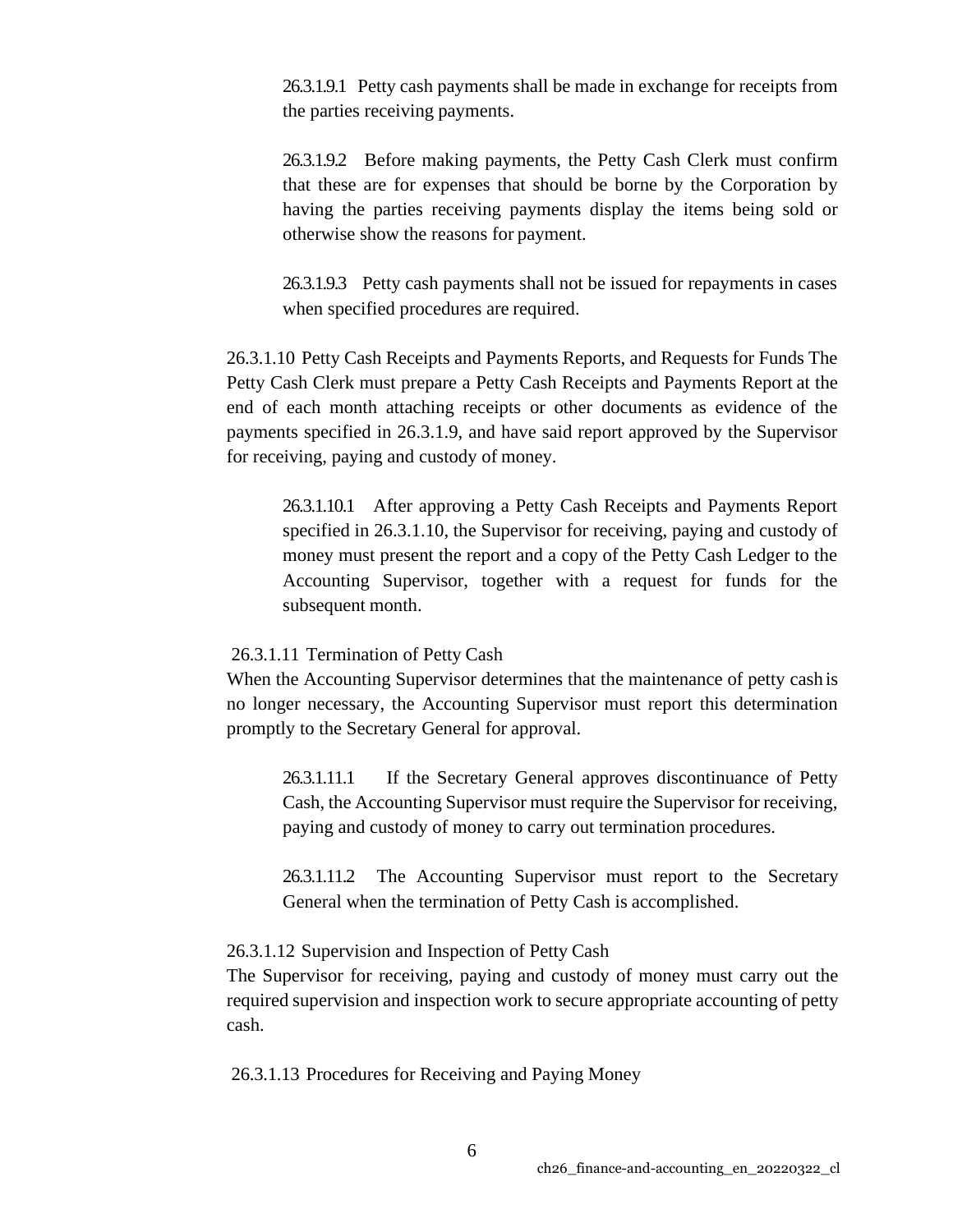The Supervisor for receiving, paying and custody of money shall receive or pay money in accordance with a voucher created based on necessary evidential documents.

## 26.3.1.14 Occurrence of Receivables

In any event that creates receivable claims occurs, the Accounting Supervisor shall confirm the occurrence of receivables and request the obligor to perform the obligation.

## 26.3.1.15 Notice of Receivables

Accrual of receivables contributing to revenue known to personnel other than the Accounting Supervisor must be reported in writing to the Accounting Supervisor accordingly.

# 26.3.1.16 Call for Performance of Obligation

The Accounting Supervisor must issue the billing statements for collection of payments as in the appendix[link: [http://iwww.oist.jp/document/prp](http://iwww.oist.jp/document/prp-)aux/26.3.1.16\_bill.doc]. However, this rule shall not be applicable to cases stated in the following:

(1) When sending by postal service or passing in person the transfer request in advance (for expenses such as dissertation course fee and tuition for classes)

(2) When payment is made in cash

(3) When the Accounting Supervisor specifically recognizes the omission as necessary

# 26.3.1.17 Receipt of Payment

The payment must be in principle transferred to the relevant bank for the Supervisor for receiving, paying and custody of money to receive it. However, payment can be made otherwise including cash payments if authorized by the Accounting Supervisor as a job-related necessity.

26.3.1.17.1 The Supervisor for receiving, paying and custody of money must deposit the cash received in the relevant bank under the proviso as stated in the preceding section swiftly unless specifically authorized by the Accounting Supervisor.

## 26.3.1.18 Collection Notice

The Accounting Supervisor shall send a collection notice to an obligor of any overdue payment immediately after such payment becomes due and payable and ensure the receipt of any payment.

26.3.1.19 Debt Forgiveness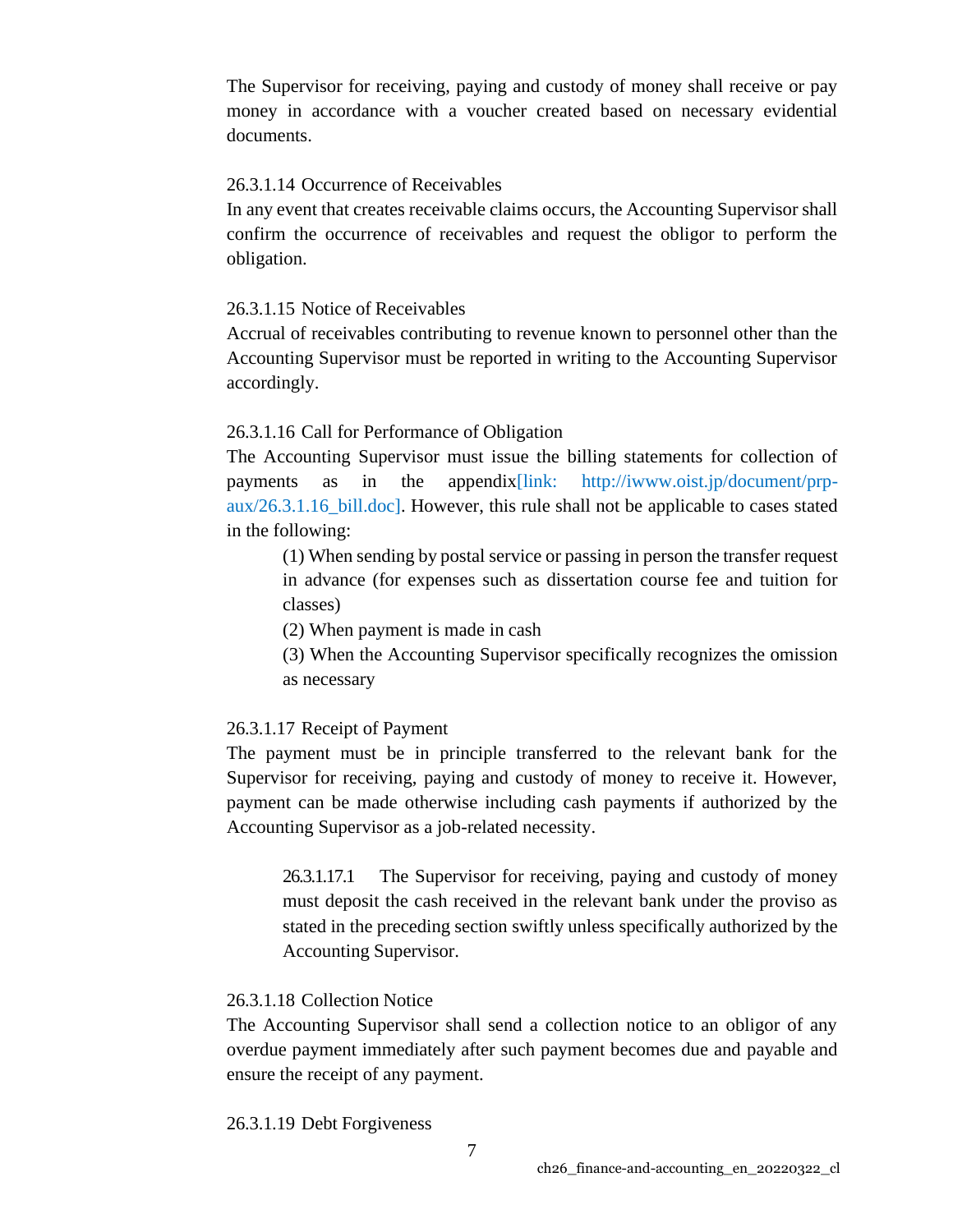The Accounting Supervisor shall obtain the approval of the Secretary General for any forgiveness or change of effect of any receivables in whole or in part, other than important assets.

#### 26.3.1.20 Issuance of Receipts

The Supervisor for receiving, paying and custody of money shall issue a receipt in a separately prescribed form[link: [http://iwww.oist.jp/document/prp](http://iwww.oist.jp/document/prp-)aux/26.3.1.20\_ Receipt.doc] for any money received.

26.3.1.20.1 If anymoney is received through a direct deposit to a financial institution, etc., the issuance of a receipt prescribed in 26.3.1.20 may be omitted.

26.3.1.20.2 The issuance and management of receipts shall be strictly made.

26.3.1.20.3 Receipts shall be stamped with both stamps of the Supervisor for receiving, paying and custody of money and the Cashier.

26.3.1.20.4 For re-issuance, the payment receipt must be confirmed by accounting slip marked with "REISSUE", the copy of which to be filed together with the copy of the confirmation slip that verifies the receipt.

#### 26.3.1.21 Receipt Management

The Supervisor for receiving, paying and custody of money shall be in charge of managing receipts.

26.3.1.21.1 The Supervisor for receiving, paying and custody of money must manage receipts by sequence number in the receipt-payment books.

#### 26.3.1.22 Determination of Payment

The Accounting Supervisor shall be aware of all obligations through the inspection, etc., and order the Supervisor for receiving, paying and custody of money to make a payment in accordance with the relevant payment terms.

#### 26.3.1.23 Method of Payment

The Supervisor for receiving, paying and custody of money shall make a payment, in principle, by a direct deposit to a financial institution, etc. Notwithstanding the foregoing, a payment may be made by handing out cash if necessary, including in the case of payment to a staff and a petty cash payment.

26.3.1.23.1 The Supervisor for receiving, paying and custody of money shall collect a receipt for any payment. If the payment is made by a direct deposit, the bank deposit slip may suffice in lieu of a receipt.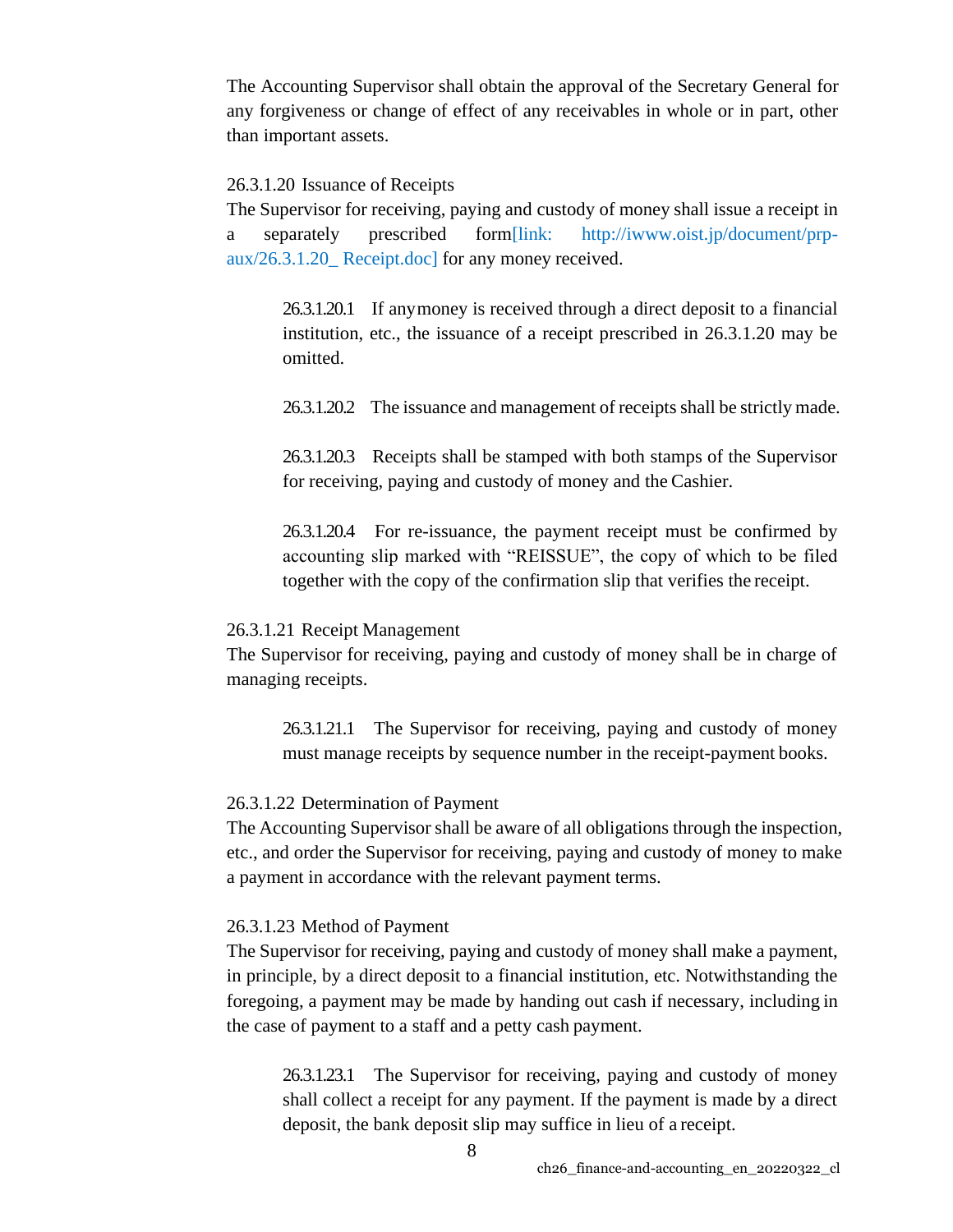### 26.3.1.24 Date of Payment

Payment shall be in principle made monthly with the closing date at the end of the month and settlement at the end of the subsequent month unless otherwise specified. However, the following shall be paid on the set date:

(1) Payroll

(2) Travel expenses, honoraria and rewards

(3) Utilities with due date, foreign remittance, etc.

(4) Travel expenses and honoraria for foreign lecturers and speechmakers

26.3.1.24.1 The payment shall be made on the previous business day ifthe date of payment stated in the preceding section does not fall on a business day of the relevant banking institution.

## 26.3.1.25 Receipt Collection Duty of Proxy Receiver

The personnel receiving the payment on behalf of the creditor must obtain receipt from the creditor, which must be submitted to the Accounting Supervisor.

## 26.3.1.26 Money in Custody, etc.

The Accounting Supervisor shall process any money received or paid by the Supervisor for receiving, paying and custody of money that shall not fall under any income or expenditure of the Corporation as money in custody or payment in place of others. In principle, no money in custody shall bear any interest.

## 26.3.1.27 Advance Payment

An advance payment may be made only in the case separately stipulated byVPF,, if necessary due to the nature of the payment or for business purposes[Link: [Guidelines for Advance Payment and Payment on behalf of](https://groups.oist.jp/dfa/payments) Corporation].

# 26.3.1.28 Payment by Rough Estimate

A payment by rough estimate may be made only in the case separately stipulated, if necessary due to the nature of the payment or for business purposes. The expenses for which payment can be made by estimate are as follows:

(1) Expenses for oversea travel

(2)Expenses specifically authorized as necessary by the Accounting Supervisor

The expenses paid by estimate must be promptly settled.

26.3.1.29 Payment on behalf of Corporation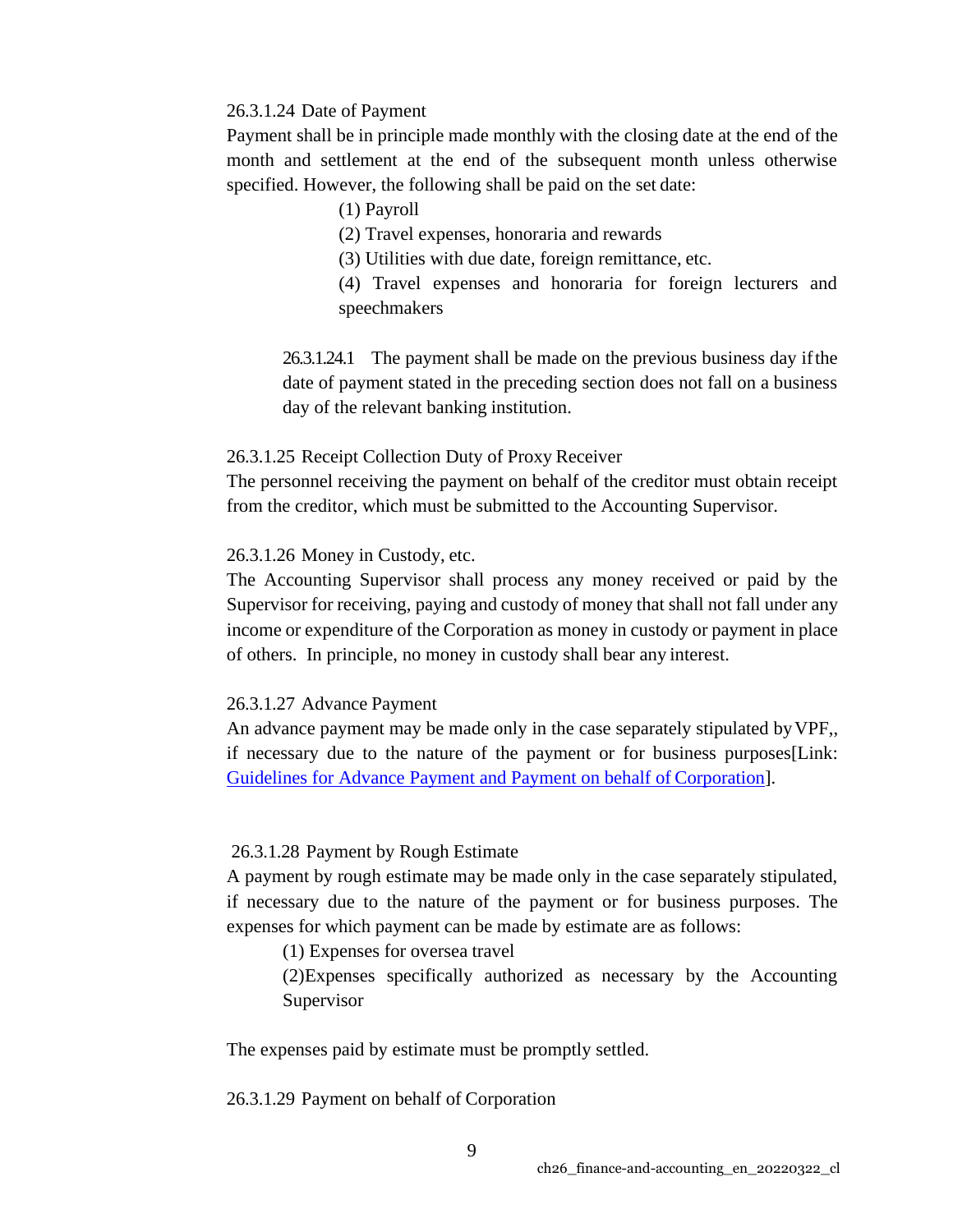Any staff of the Corporation or Research Fellows specified in 4.4.1 may make payment on behalf of the Corporation only in the case separately stipulated by VPF, if necessary for business purposes [Link: [Guidelines for Advance Payment and](https://groups.oist.jp/dfa/payments)  [Payment on behalf of](https://groups.oist.jp/dfa/payments) Corporation].

The advance payment must be promptly settled.

Exchange rate for settlement applies to our [internal exchange rate](https://groups.oist.jp/dfa/accounting-and-payment) of preceding month[Link:].

## 26.3.1.30 Immediate payment

Immediate payment may be made only in the cases stipulated separately by VPF, if necessary due to the nature of the payment or for business purposes. [Link: [Guidelines for Immediate Payment\]](https://groups.oist.jp/dfa/payments)

## 26.3.1.31 Checking of Money

The Supervisor for receiving, paying and custody of money shall check the amount of cash in hand against the cashbook at the end of each month, and the balance of bank deposit, etc., against relevant accounting book at the end of each month.

## 26.3.1.32 Excess and Deficiency of Money

If any excess or deficiency of money is found, the Supervisor for receiving, paying and custody of money shall immediately investigate into the cause, report it to the Accounting Supervisor, and follow his or her instructions.

## **26.3.2 Funds**

"Funds" shall mean any cash, deposits and securities that may be used for a payment.

26.3.2.1 Commission of Management of Funds

The management of funds shall be performed by the Vice President for Financial Management.

## 26.3.2.2 Short-term Loans

The Vice President for Financial Management may raise money to cover any temporary shortage of funds by obtaining short-term loans based on the approval granted by the CEO/President and the Secretary General.

26.3.2.2.1 The Vice President for Financial Management shall, in principle, compile a cash flow projection under which any short-term loan may be paid back within the same fiscal year.

#### 26.3.2.3 Long-term Loans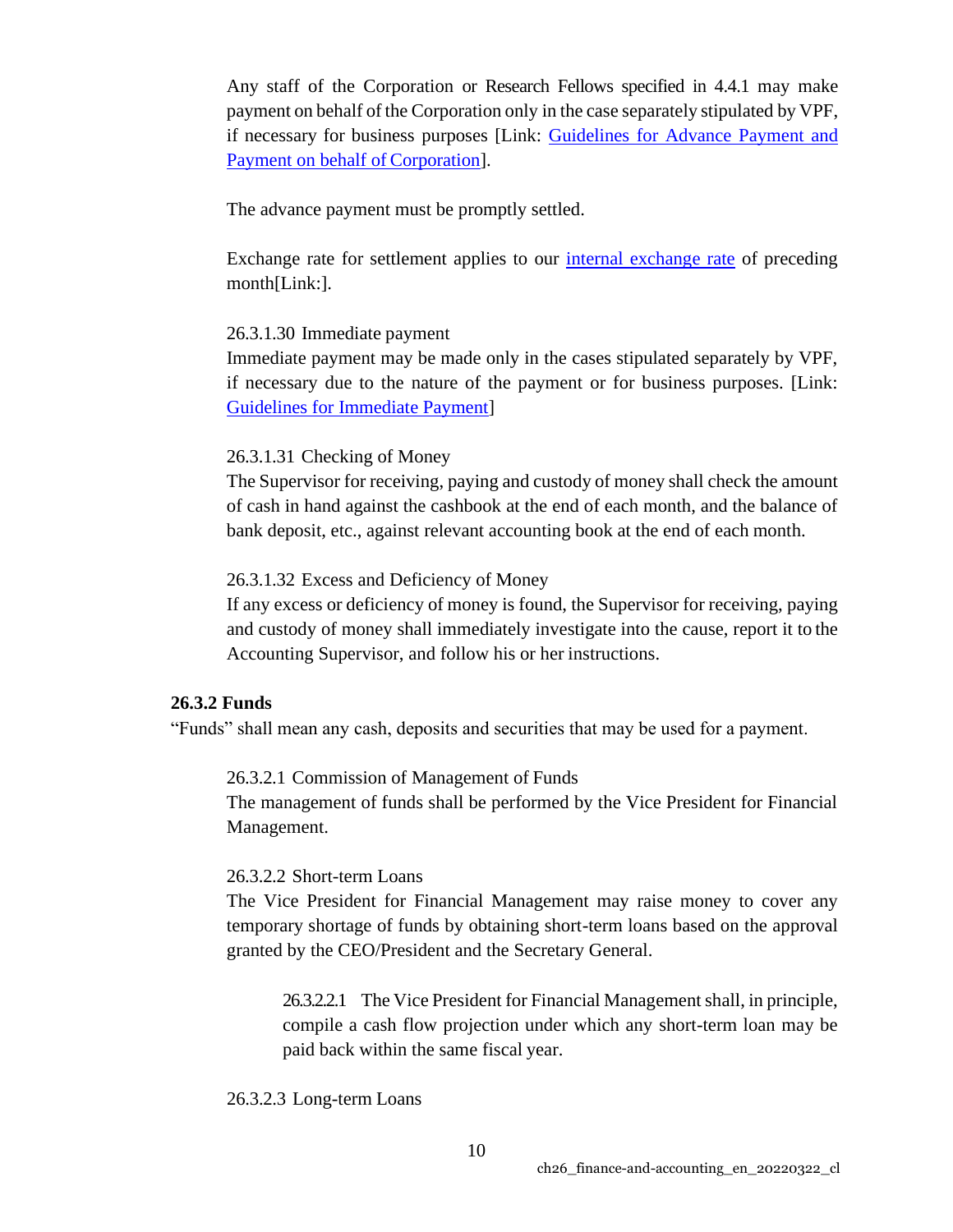The Corporation shall receive approval from Prime Minister when borrowing funds with a payment period exceeding one year as stipulated in Article 10 of Okinawa Institute of Science and Technology School Corporation Act [\[link:](https://groups.oist.jp/sites/default/files/imce/u113/OISTSC_Act.pdf) ].

## **26.3.3 Fixed Assets**

Fixed assets shall include tangible fixed assets, intangible fixed assets, investments and other assets. With regard to Fixed Assets, the terms and definitions below are applicable: (1) Real estate: Land, buildings, structures, and usufructs

(2) Movable property etc.: Small-sum equipment, fixed assets other than intellectual property rights and real estate etc., and books (Books managed as fixed assets, based on [the Accounting Standard\[](https://groups.oist.jp/dfa/accounting-standard-oist-sc)Link: https://groups.oist.jp/dfa/accounting-standard-oist-sc] Article 42 of the University, shall be defined as the collection of the Library of the Okinawa Institute of Science and Technology Graduate University ("the Library") which acquired and managed by the Library.)

(3) Acquisition: Ownership or exclusive use of fixed assets and small-sum equipment (hereinafter referred to as "fixed assets etc.") from purchase, manufacturing, selfconstruction, donation, exchange, contribution, etc.

(4) Improvement: Implementing the necessary works for the operations of existing fixed assets to increase their value and performance

(5) Conservation: Appropriately maintaining fixed assets etc. in accordance with their purposes of use

(6) Transfer: Shifting the control of fixed assets etc. among Asset Use Supervisors

(7) Disposition: Selling, exchanging, disposing or donating fixed assets etc.

(8) Removal: Erasing the records of fixed assets etc. that have been disposed

26.3.3.1 Asset Management Supervisor

"Asset management" shall mean proper management of tangible and intangible fixed assets including acquisition, operation and disposition thereof through understanding the processes and conditions of receipt, payment and maintenance thereof.

26.3.3.1.1 The Asset Management Supervisor shall prepare the asset management ledger, execute the asset management, and make efforts to utilize assets in the most effective way for researches.

26.3.3.1.2 The manager in charge of asset management in the Accounting Section shall serve as the Asset Management Supervisor.

26.3.3.1.3 The Asset Management Supervisor may cause any other staff(s) to handle any part of his or her business.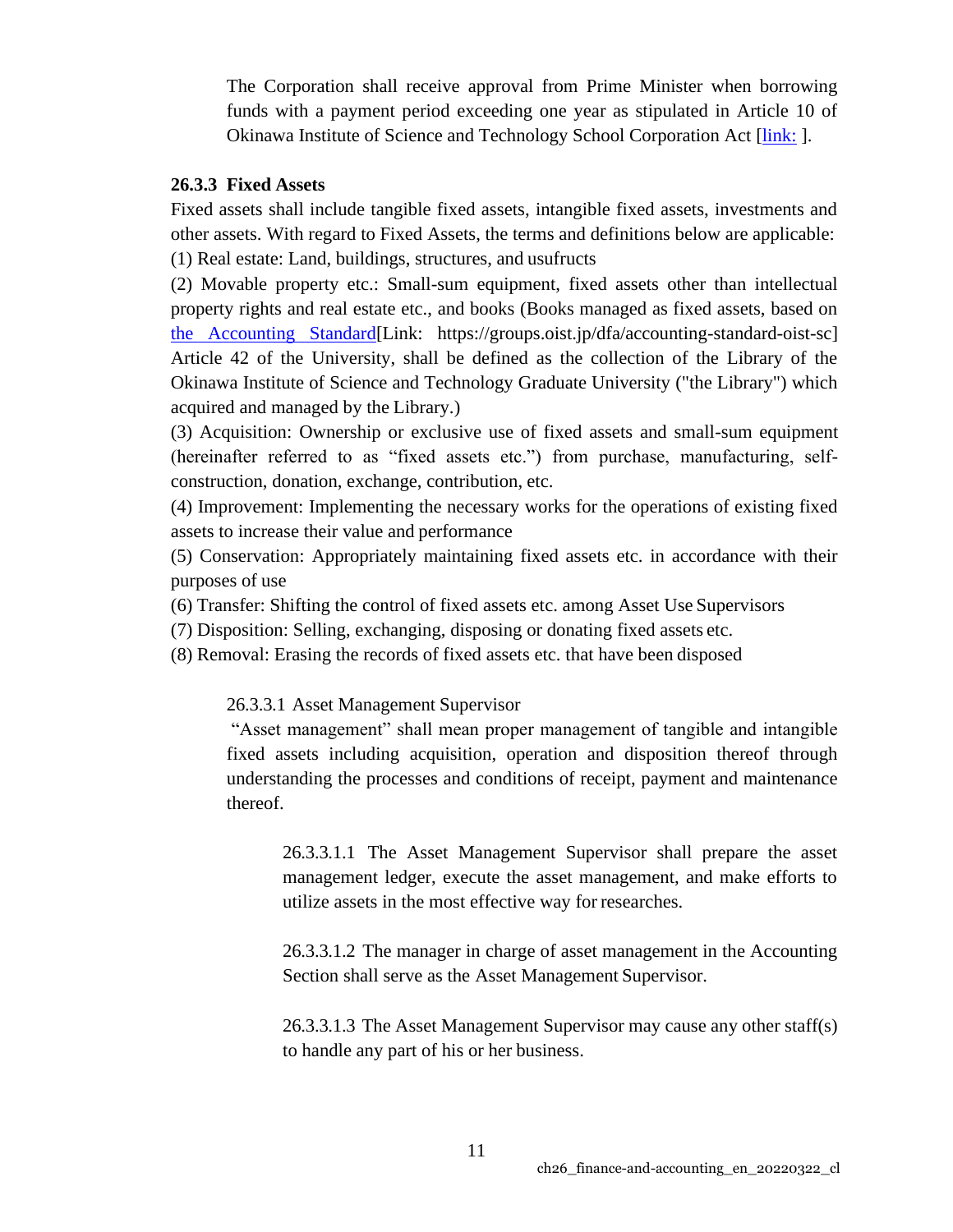26.3.3.1.4 In the event that the Asset Management Supervisor is unable to act, a person designated by the Vice President for Financial Management shall act on his or her behalf.

26.3.3.2 Fixed Assets Etc. Management Works

The Asset Management Supervisor shall conduct the following works concerning the management of fixed assets. (Asset management of books shall be governed by the PRP Chapter 6. University Library.)

(1) Grasping the usage conditions of fixed assets etc.

(2) Procedure of permission for the lending and disposition of fixed assets

(3) Arranging Asset Management Ledgers

(4) Giving instructions and advice regarding the daily management of fixedassets etc.

(5) Having Asset Use Supervisors specified in 26.3.3.3 inspect fixed assets each fiscal year, and summarizing the findings

26.3.3.3 Asset Use Supervisors

The Asset Management Unit is defined as the Research Unit, Section, Division or Office within the OIST School Corporation.

Asset Use Supervisors shall be the Faculty member for fixed assets in each research unit, Section Leader for fixed assets in each section, and Manager or a person in an equivalent position or above for fixed assets in each Division or Office (excluding fixed assets that are supervised by Section Leaders),except for following items.**.**

(1)Asset Use Supervisor for the fixed assets etc. which are placed at shared space for common use is as follows.

① Furniture (Lab benches, Furniture, Shelves, etc.): The appropriate Section Leader of Buildings and Facilities Management Division

②Research Equipment (including refrigerators for research): appropriate Section Leader of the office of the Provost

(2) Asset Use Supervisor for the fixed assets etc. which are not yet occupied by specific users or were used by closed research units and until a new useris found is as follows.

①Furniture (Lab benches, Furniture, Shelves, etc.): The budget appropriate Section Leader of Buildings and Facilities Management Division

② Research Equipment (including refrigerators for research): The appropriate Section Leader of the office of the Provost

③IT fixed assets etc. : The appropriate Section Leader of office of the IT Division

(3) Assets Use Supervisors for IT fixed assets, etc. shall be primarily Faculty member in each research unit, Section Leader in each section, and Manager or a person in an equivalent position or above in each Division or Office where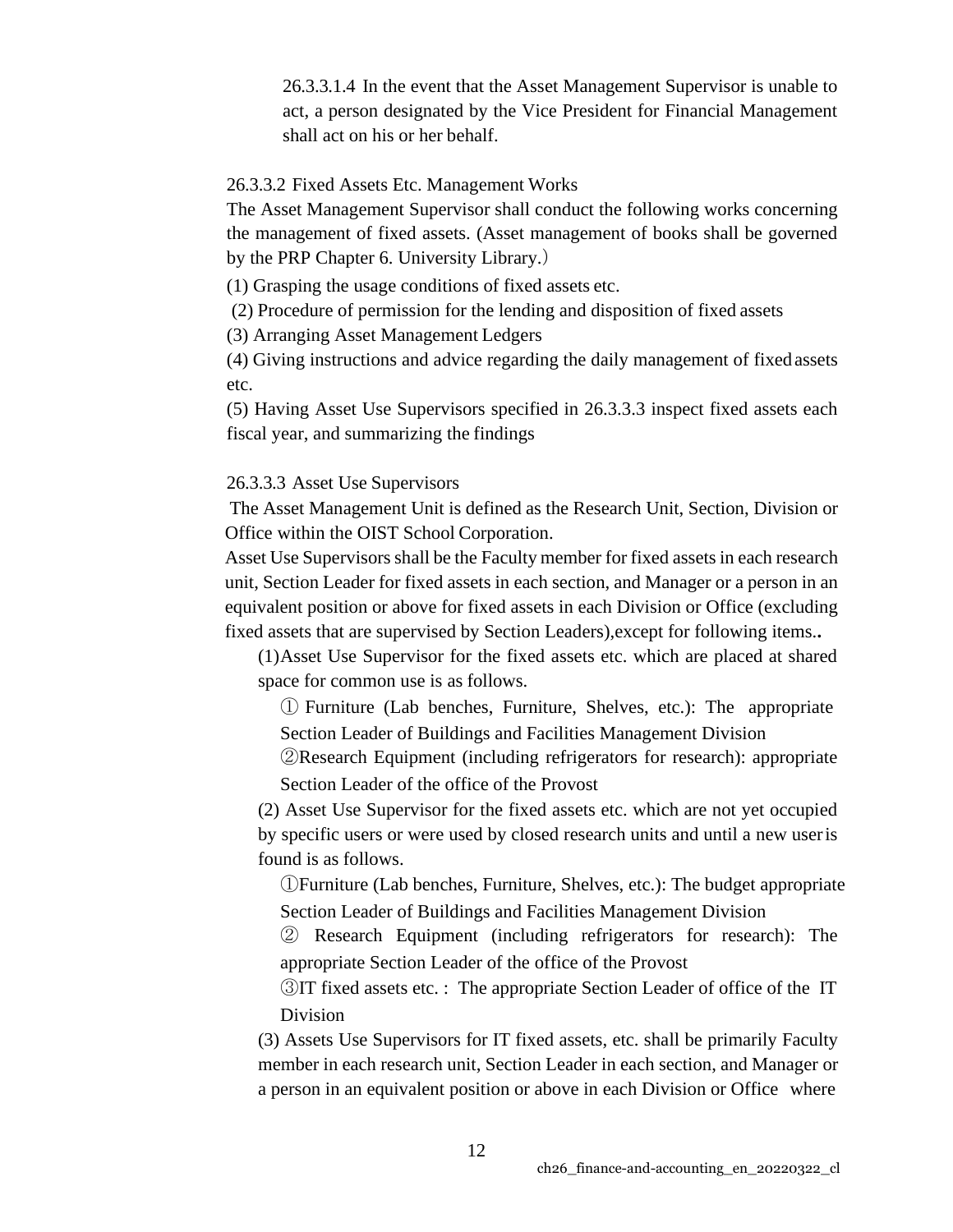the IT fixed assets were purchased or transferred. (Asset management of IT fixed assets etc. shall be governed by the PRP Chapter 17. Information Technology and Security [\[link:\]](https://www.oist.jp/policy-library/17).)

26.3.3.3.1 Asset Use Supervisors shall receive fixed assets etc. from the Asset Management Supervisor and work to have them used effectively in research activities etc.

26.3.3.3.2 Asset Use Supervisors must observe the following items in the use of fixed assets etc. in implementing their daily management.

(1) Clarify their conservation and usage conditions by using the asset management list

(2) Carry out minor repairs

(3) Devise the necessary measures to prevent fires, theft, loss, damage and other incidents

- (4) Carry out inspections of fixed assets etc. and report findings
- (5) Ensure the appropriate use of fixed assets etc.

## 26.3.3.4 Obligations of Fixed Asset Users

Fixed asset users must use fixed assets etc. under the management and supervision of Asset Use Supervisors and treat them with care as good stewards.

## 26.3.3.5 Asset Management Ledgers

The asset management ledgers specified in 26.3.3.2 shall be as follows:

- (1) Fixed asset ledger
- (2) Loan ledger
- (3) Borrow ledger

26.3.3.5.1 Fixed asset ledgers must be recorded under the categories specified in **Appended table**.

# 26.3.3.6 Acquisition and Recording in the Fixed Asset Ledger

When fixed assets etc. are acquired, the Asset Management Supervisor must record said assets etc. in the fixed asset ledger.

Provided, however, that if fixed assets are thrown in the ocean for marine observation on the basis that they are not intended to be salvaged because of its difficulty, the fixed assets are treated as consumables.

26.3.3.6.1 When movable property etc. is acquired, the Asset Management Supervisor hands over identification labels to Asset Use Supervisor after recording said property in the fixed asset ledger. Asset Use Supervisor must promptly attach identification labels to the acquired movable property etc..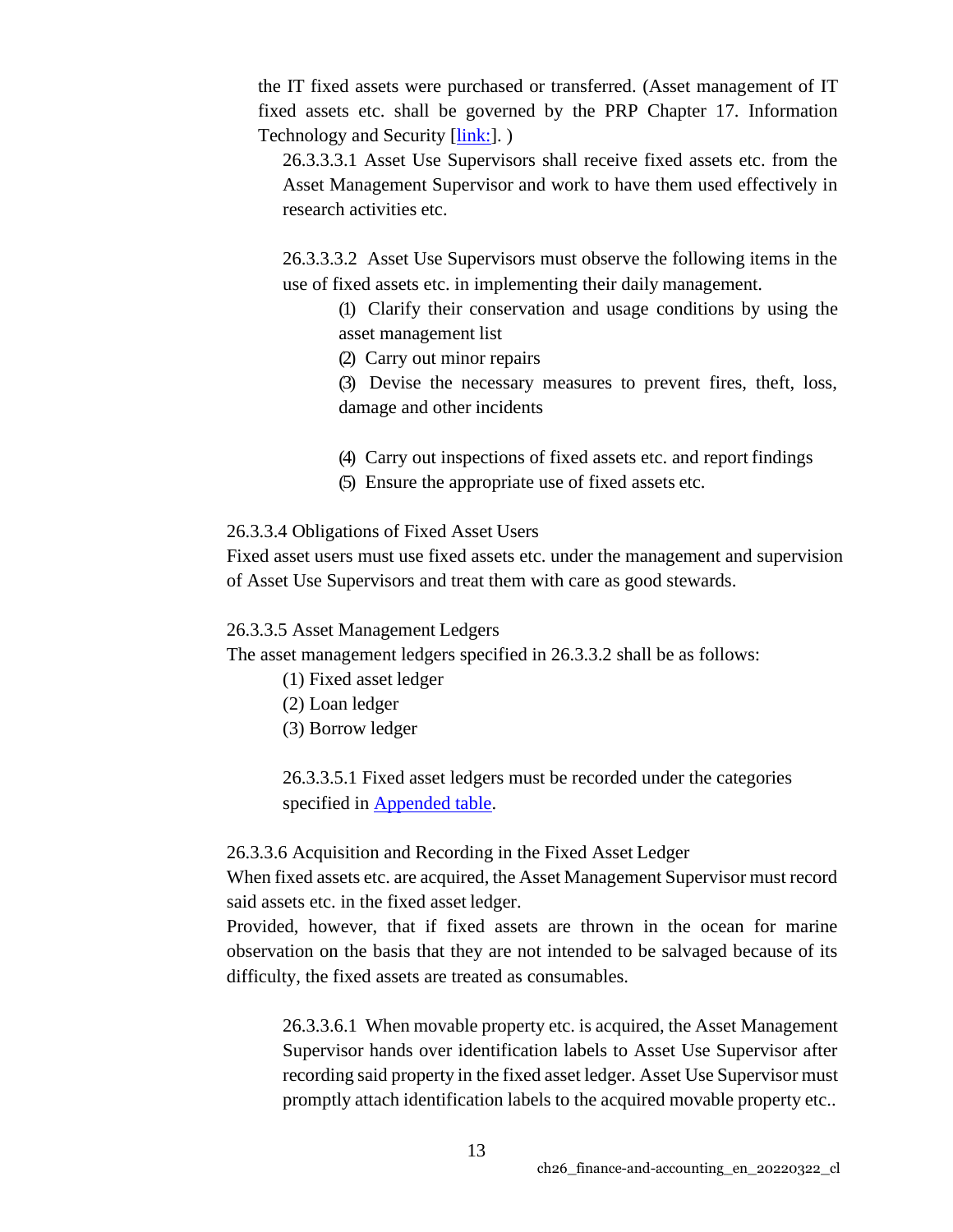26.3.3.7 Acquisition Prices

The acquisition prices of fixed assets etc. shall be as follows:

(1) For purchased assets, the purchase price and incidental expenses

(2) For self-constructed assets, the overall cost calculated as the sum of the proper cost prices

(3) For items donated or contributed, the fair assessed price based on market value, etc.

(4) For items acquired through exchanges, the book value of the assets given in exchange

## 26.3.3.8 Receipts of Donations and Exchanges

Receipts of donations and exchanges of fixed assets etc. must follow the prescribed procedures.

## 26.3.3.9 Repairs

The Asset Use Supervisor must conduct repairs that are necessary to maintain the functions of the concerned fixed assets.

## 26.3.3.10 Preservation of Rights

The Asset Management Supervisor must promptly register land, buildings and other fixed assets that require registrations etc. promptly after acquisition in accordance with the stipulations of the concerned laws to protect them from third parties.

26.3.3.10.1 The Asset Management Supervisor must implement the prescribed change procedures without delay whenever any changes arise to the items recorded in the registrations etc. specified in 26.3.3.10.

## 26.3.3.11 Insurance

The Asset Management Supervisor must consider securing property insurance and other necessary measures when deemed necessary for fixed assets subject to accidents and other damages.

#### 26.3.3.12 Usage

Asset Use Supervisors must always know who are the users of fixed assets etc.

## 26.3.3.13 Transfer

When fixed assets etc. is necessary for transfer, current Asset Use Supervisor of the fixed assets etc. must consult with next Asset Use Supervisor on the transfer. The former Asset Use Supervisor must promptly apply for the transfer request to Asset Management Supervisor after the fixed assets etc. is transferred to the later Asset Use Supervisor. Asset Management Supervisor must record the fixed assets etc. in the fixed assets ledger after receiving the transferrequest.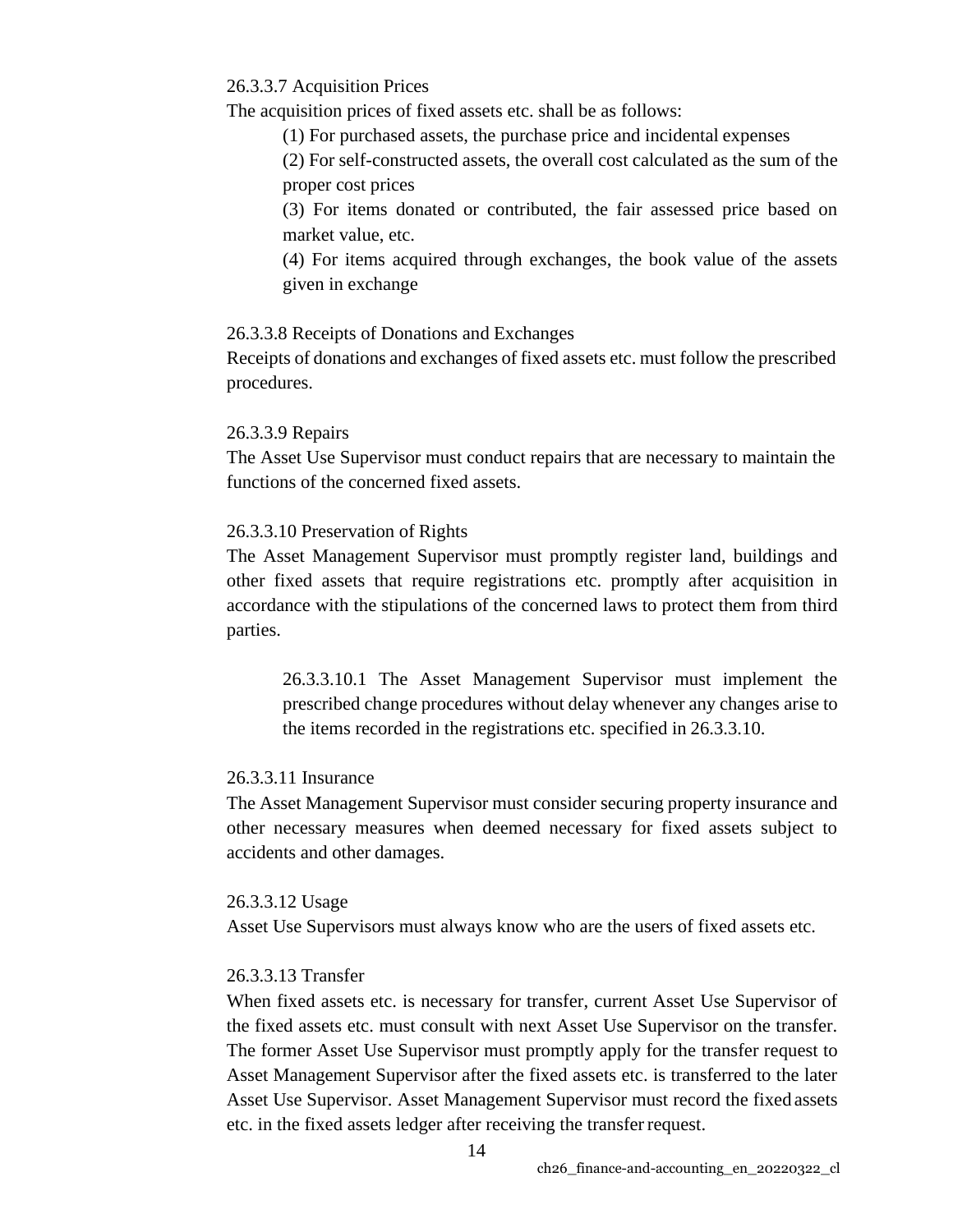#### 26.3.3.14 Lending

When the lending of fixed assets, etc. is deemed necessary and this does not interfere with the works of the Corporation, the Accounting Supervisor may loan the fixed assets, etc. to other parties in accordance with the following procedures.

26.3.3.14.1 The lending of important assets requires the approval of CEO/President.

### 26.3.3.14.2 Lending Principles

Lending should be conducted with payment (hereinafter referred to as "paid lending"). However, lending may be conducted without payment (hereinafter referred to as "gratis lending") with the approval same as the provisions of 26.3.3.14 or 26.3.14.1 in any of the following cases

(1) When necessary for dissemination of public information regarding the Corporation's research findings or business, or otherwise necessary for the execution of the Corporation's business (2) When lending fixed assets to national or regional public bodies, non-profit foundations, or corporations established under special acts, provided this does not interfere with the business of the Corporation

(3) When lending fixed assets to universities and other research and educational organizations, provided this does not interfere with the business of the Corporation.

#### 26.3.3.14.3 Lending Procedures

When lending fixed assets under the provisions of 26.3.3.14 or 26.3.3.14.1, the Asset Management Supervisor must clarify the following items and devise the necessary measures for the loans.

- (1) Reason for lending and name of borrowing institution
- (2) Names and numbers of fixed assets being loaned
- (3) Specifications of fixed assets being loaned
- (4) Loan periods

(5) Places of use and names of borrowers of fixed assets being loaned

- (6) Liability during loan period
- (7) Other necessary items

However, these procedures may be omitted for items whose lending is clarified beforehand under sponsored research agreements.

#### 26.3.3.15 Disposition

When the Asset Management Supervisor receives fixed assets etc. returned by Asset Use Supervisors, the Asset Management Supervisor must consider the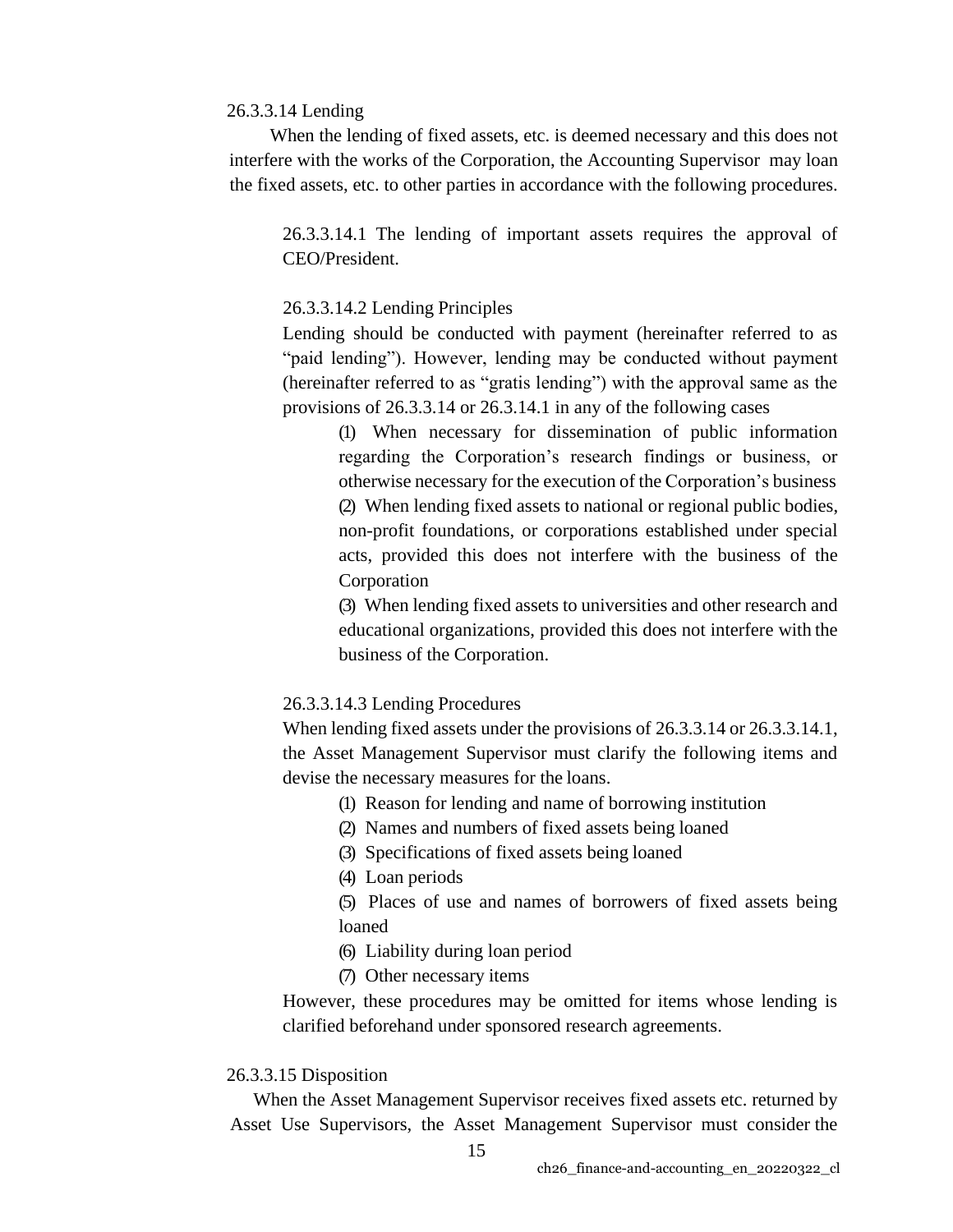usability of the said fixed assets, etc. for others also examine the necessity of disposition.

26.3.3.15.1 Unnecessary important assets which the Asset Use Supervisors deem to be of no effective use (hereinafter referred to as "determined unnecessary") may be determined as unnecessary by the approval of the CEO/President. Unnecessary fixed assets, etc. aside from important assets may be determined as unnecessary by the Accounting Supervisor.

26.3.3.15.2 The disposition of important assets must obtain an approval from the CEO/President. The disposition of fixed assets etc. aside from important assets must obtain an approval from the Accounting Supervisor.

#### 26.3.3.15.3 Disposition Principles

The Asset Management Supervisor must sell off fixed assets that have been determined unnecessary under the provisions of 26.3.3.15.1. However, items that cannot be sold off may be disposed.

#### 26.3.3.16 Loss, Damage and Theft

When Asset Use Supervisors discover that fixed assets etc. under their custody have been lost, damaged or stolen, they must promptly report to the Asset Management Supervisor, investigate the present conditions, and work to prevent impediments to the conduct of business, the expansion of damages, etc.

23.3.3.16.1 When the Asset Management Supervisor receives reports regarding fixed assets etc. specified in 26.3.3.16, the Asset Management Supervisor must promptly report to the Accounting Supervisor.

#### 26.3.3.17 Sale

The Asset Management Supervisor must devise the necessary measures for conducting sales under the provisions of 26.3.3.15.3.

#### 26.3.3.18 Gratis Ownership Transfer

Although in principle the provisions of 26.3.3.15.3 apply in general, the Asset Management Supervisor may transfer the ownership of fixed assets (excluding any important asset specified by Cabinet Office Ordinance) determined unnecessary under the provisions of 26.3.3.15.1, to institutions, organizations or individuals without compensation (hereinafter referred to as "gratis ownership transfer"), with the permission of the Accounting Supervisor, under any of the following circumstances. However, gratis ownership transfer requires the approval of the CEO/President if the fixed assets are important assets.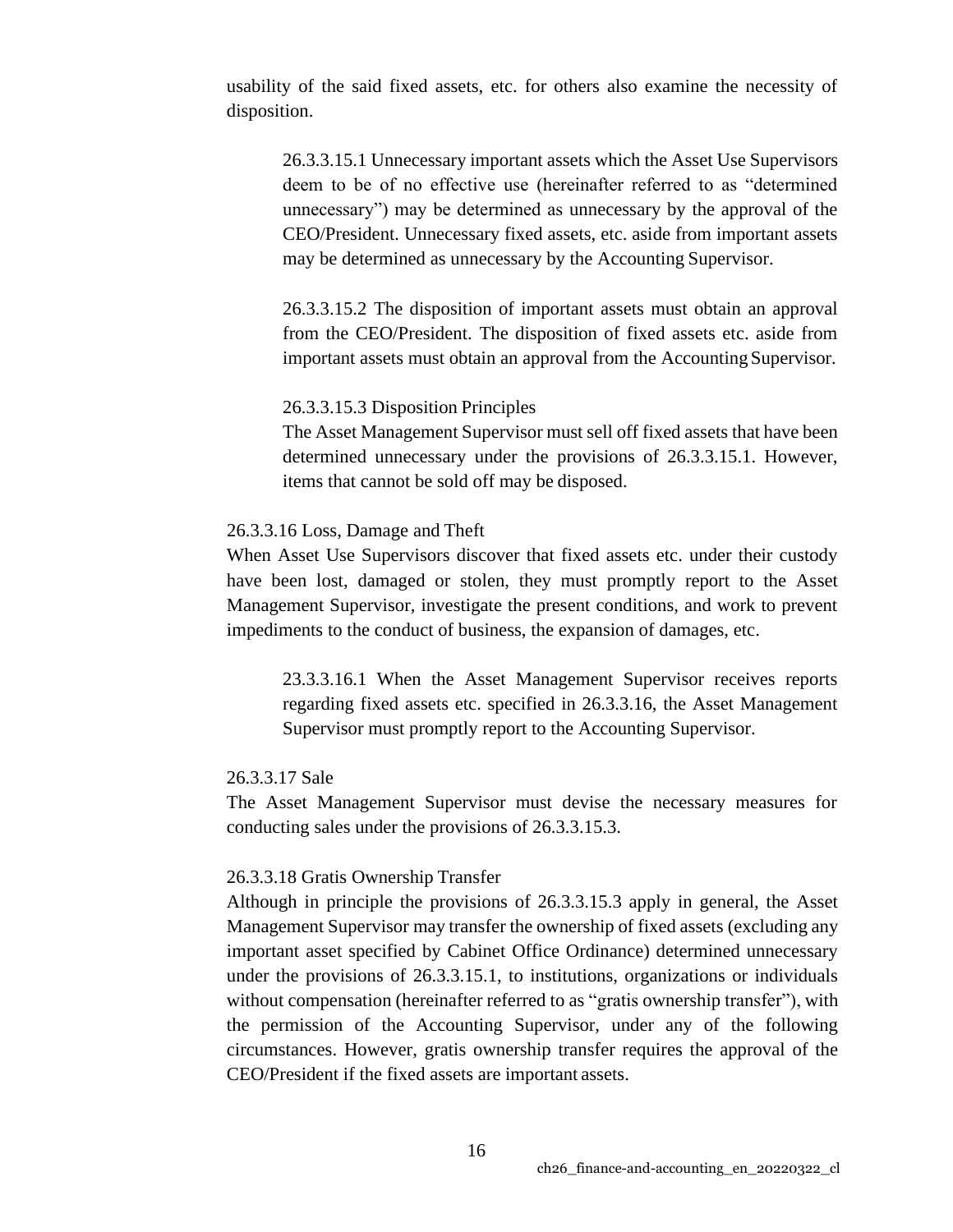(1) When necessary for dissemination of public information regarding the Corporation's research findings or business, or otherwise necessary for the execution of the Corporation's business

(2) When transferring ownership of fixed assets to national or regional public bodies, non-profit foundations, or corporations established under special acts

(3) When transferring ownership of fixed assets to relevant local bodies for the purpose of enhancing the relationships with OIST and the local community

(4) When transferring ownership of fixed assets to universities and other research and educational organizations

(5) When the removal costs clearly exceed the fixed assets' value

(6) When OIST students need to use the fixed assets for academic research after graduation

## 26.3.3.19 Removal

The Asset Management Supervisor must promptly remove fixed assets etc. under the following circumstances:;

(1) When they are lost from accidents, theft, etc.

(2) When they have been disposed of and their ownership rights are terminated; or

(3) When their use has ceased because they have become outdated or inappropriate.

## 26.3.3.20 Construction in Progress Account

Expenditures on facilities that are newly constructed, expanded or improved under construction contracts shall be recorded in the construction in progress account, and then transferred to the appropriate accounts without delay once they are provided for the conduct of business.

#### 26.3.3.21 Capital Expenditures and Repair Expenses

Expenditures to improve the functions or extend the working lives of fixed assets shall be added to the price of the concerned fixed assets.

26.3.3.21.1 Expenditures to maintain and conserve fixed assets shall be handled as repair expenses.

#### 26.3.3.22 Depreciation

Depreciation of any tangible and intangible fixed assets shall be calculated each fiscal year.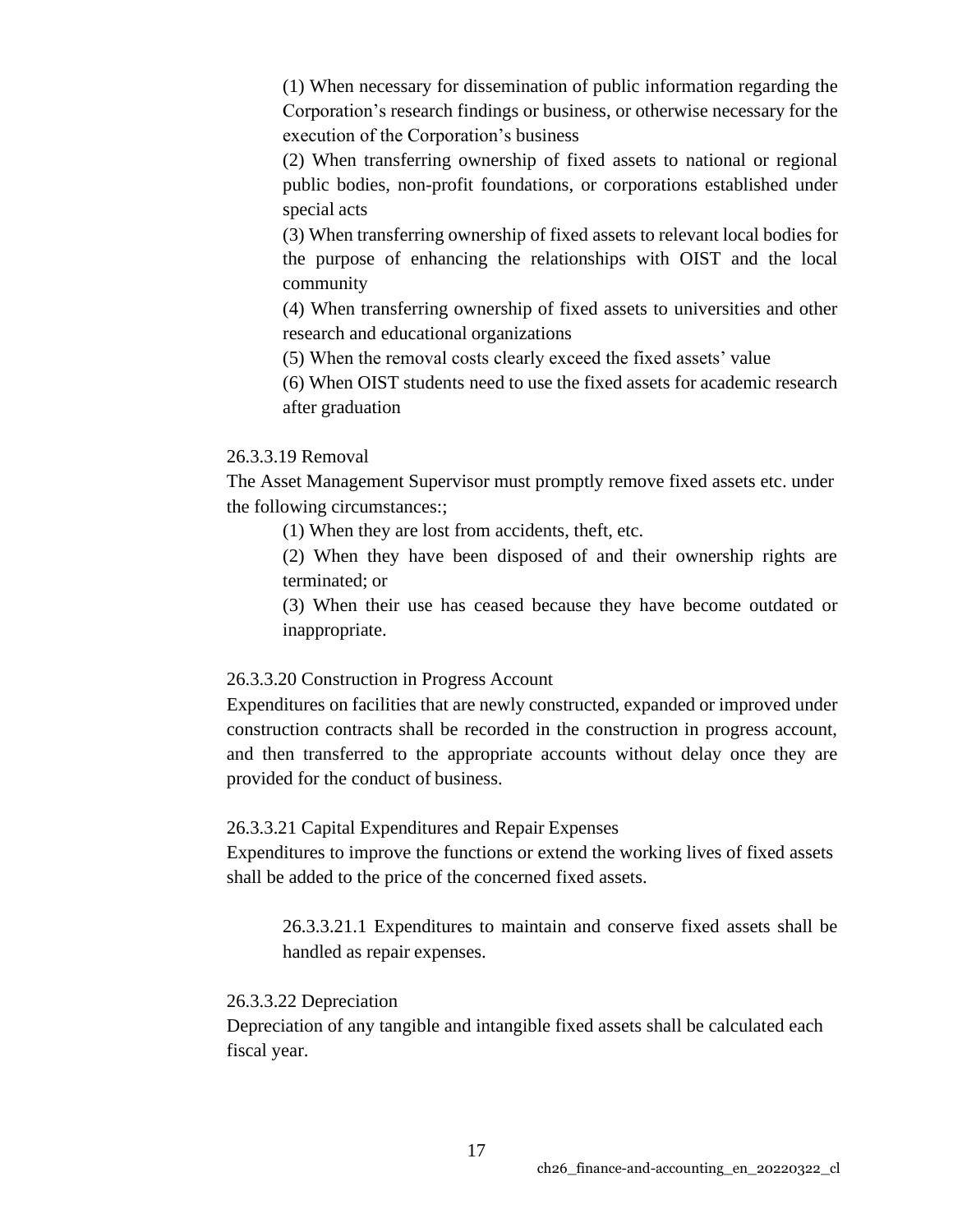#### 26.3.3.22.1 Depreciation Method

The initial month for the depreciation of depreciable fixed assets shall be the month in which said assets are acquired and begin to be used.

- 1. Depreciable assets shall be depreciated using the straightline method.
- 2. The residual value of tangible fixed assets shall be 1 yen of memorandum price of the acquisition price, and the residual value of intangible fixed assets shall be zero.
- 3. The service life which is the basis for the depreciationshall be as specified by the Corporation Tax Law (Law No. 34 of 1965). However, the service life of depreciable assets acquired for special research purposes under sponsored research budgets etc. shall be the period until thesponsored research is completed. The service life of depreciable assets acquired through the donation of used assets etc. shall be calculated using the simplified method stipulated by the Ministerial Ordinance on the Service Life Etc. of Depreciable Assets (Ministry of Finance Ordinance No. 15 of March 31, 1965).
- 4. The accounting of other items not specified above shall be in accordance with laws and regulations, etc.

#### 26.3.3.23 Valuation Losses

Extraordinary depreciation must be charged in cases when the functional value of fixed assets is conspicuously impaired because of the discovery of new technologies or other external developments that could not be foreseen whentheir service lives were estimated.

26.3.3.23.1 In cases when fixed assets are destroyed due to accidental events such as disasters and other incidents, the amount of the lost value must be deducted from the concerned assets' book value.

### 26.3.3.24 Report by Asset Management Supervisor

The Asset Management Supervisor shall, at each account settlement, report accounting information regarding fixed assets to the Accounting Supervisor.

#### 26.3.3.25 Inspections

Asset Use Supervisors must inspect the conditions of tangible fixed assets in their custody once every fiscal year, confirm that their management conditions and ledger records are accurate, and report to the Asset Management Supervisor.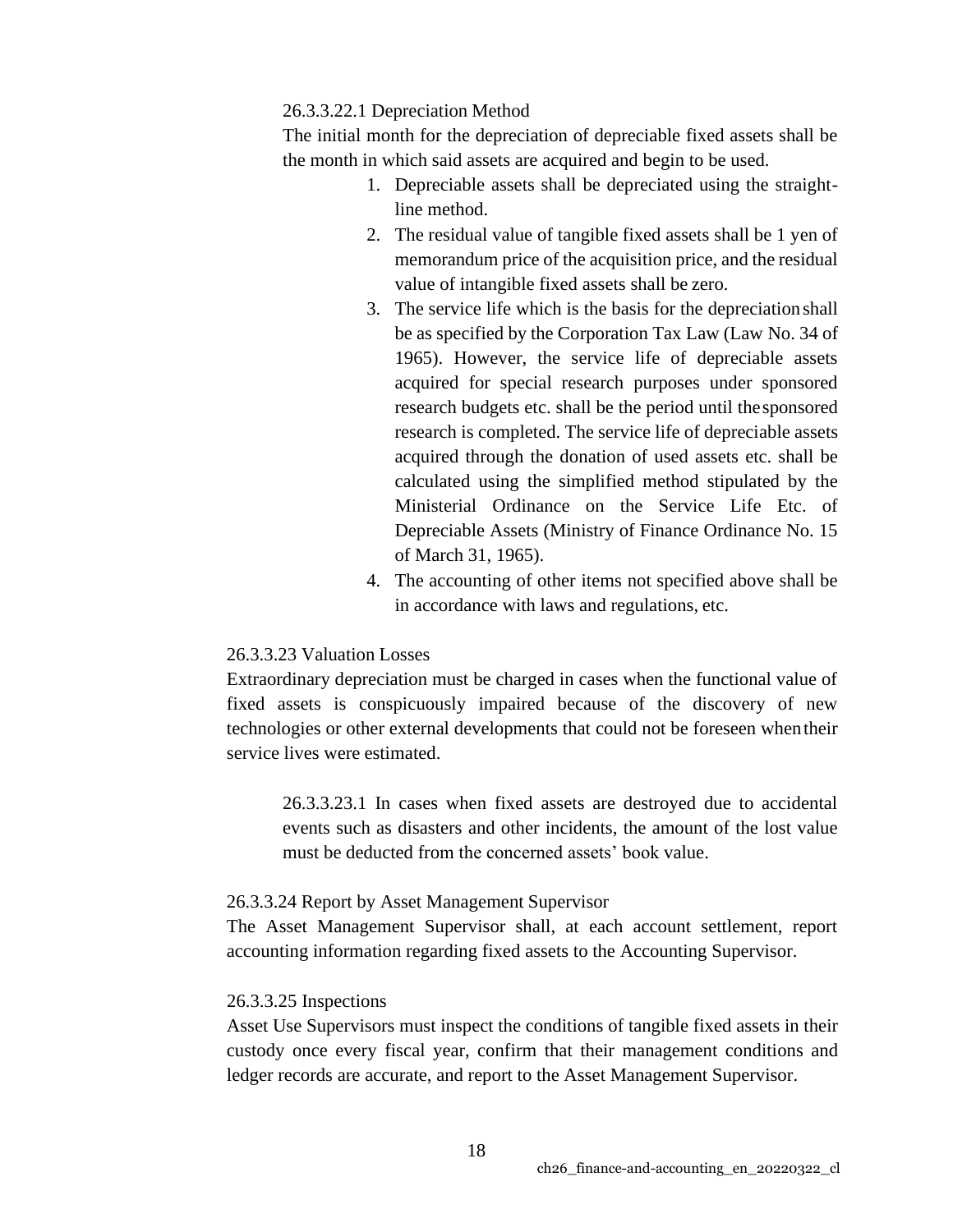26.3.3.25.1 Regardless of the stipulations of 26.3.3.25, when the location of the assets, etc. is changed by moving of office or research laboratory or whenever deemed necessary the Asset Management Supervisor may instruct Asset Use Supervisors to implement inspections and submit reports.

26.3.3.25.2 When Asset Use Supervisors recognize any discrepancies between assets and their ledger records, they must investigate the causes of said discrepancies, report to the Asset Manager, devise countermeasures to address the cause of the discrepancies, and work to prevent recurrence.

#### 26.3.3.26 Borrowed Assets

The Corporation must prepare management ledgers and otherwise handle borrowed assets in the same manner as fixed assets. However, this may be omitted in cases when assets are borrowed for temporary use.

26.3.3.26.1 Asset Use Managers must promptly report to the Asset Management supervisor when they borrow fixed assets etc.

#### 26.3.3.27 Small-sum Equipment

The small-sum equipment shall mean movable property (excluding cash and securities) with an acquisition price of at least ¥100,000 and less than ¥500,000 that is expected to be used for at least one year.

## 26.3.3.28 High Liquidity Consumables

Among movable properties with acquisition prices of less than 100,000 JPY, those considered to have high liquidity (hereafter, "High Liquidity Consumables") require more appropriate management and use, in order to prevent misconduct. The Vice President for Financial Management shall separately specify the items and management procedure of High Liquidity Consumables. [\[Link;\]](https://groups.oist.jp/dfa/fixed-assets)

#### **26.3.4 Inventory Assets**

"Inventory assets" shall mean publications (printed material), research materials and inventories of merchandise and supplies.

### 26.3.4.1 Management of Inventory Assets

Budget supervisors[link: [27.4.4\]](https://www.oist.jp/policy-library/27.4.4) shall prepare inventory asset management ledgers, record receipts and payments of such assets, and make clear the inventory balance at all times.

#### 26.3.4.2 Physical Inventory Check and Report

Budget supervisors[\[link: 27.4.4\]](https://www.oist.jp/policy-library/27.4.4) shall conduct a physical inventory check at the end of each fiscal year and report the result to the Accounting Supervisor.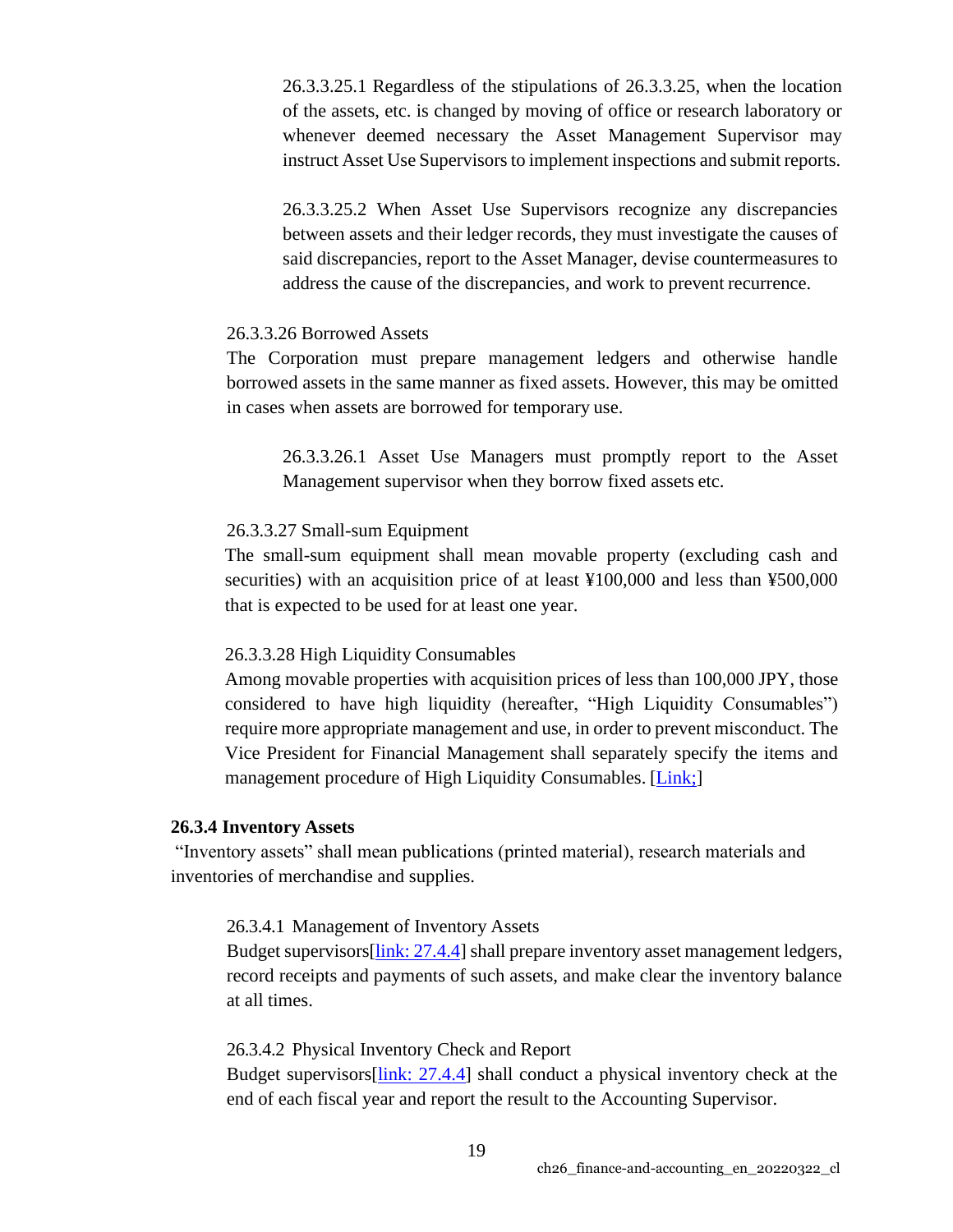## **26.3.5 Account Settlement**

The purpose of account settlement is to clarify the financial conditions and administrative performance at the end of each fiscal year through organizing accounting records of the fiscal year.

## 26.3.5.1 Monthly Settlement of Accounts

To clarify monthly financial conditions, the Accounting Supervisor shall create the documents prescribed by 26.3.5.2.

## 26.3.5.2 Monthly Report

The documents stipulated in 26.3.5.1shall be those stated in the following:

(1) Compound trial balance

(2) Documents required to be submitted to the Board of Audit in accordance with Article 69 of the Accounting Proof Rules (Board of Audit Ordinance No. 3 of June 7, 1952)

## 26.3.5.3 Monthly Settlement of Accounts

The Accounting Supervisor must execute the steps stated in the following to prepare the monthly report stipulated in 26.3.5.1.

- (1) Collating the compound trial balance and the Table of Budget Use **Status**
- (2) Validation of details of receivables, payables, and suspense account
- (3) Collating the fixed asset books and the fixed asset account ledger

# 26.3.5.4 Yearly Settlement of Accounts

The Accounting Supervisor shall perform required procedures for the yearly settlement of accounts, compile drafts of financial statements, etc. as prescribed by the Okinawa Institute of Science and Technology Act, and report them to the CEO/President.

26.3.5.4.1 The CEO/President shall determine such financial statements.

26.3.5.5 Financial Statements, etc.

The CEO/President shall submit to the Prime Minister the financial statements, etc., prescribed in 26.3.5.4 along with the Auditor's opinions within three (3) months after the closing of each fiscal year.

# **26.3.6 Compensation Liability**

Officers and staffs of the Corporation ("officers and staffs") shall comply with the laws and ordinances that are applied (*mutatis mutandis*) to the financial and accounting affairs of the Corporation and these Regulations, and perform their duties with the care of a good manager.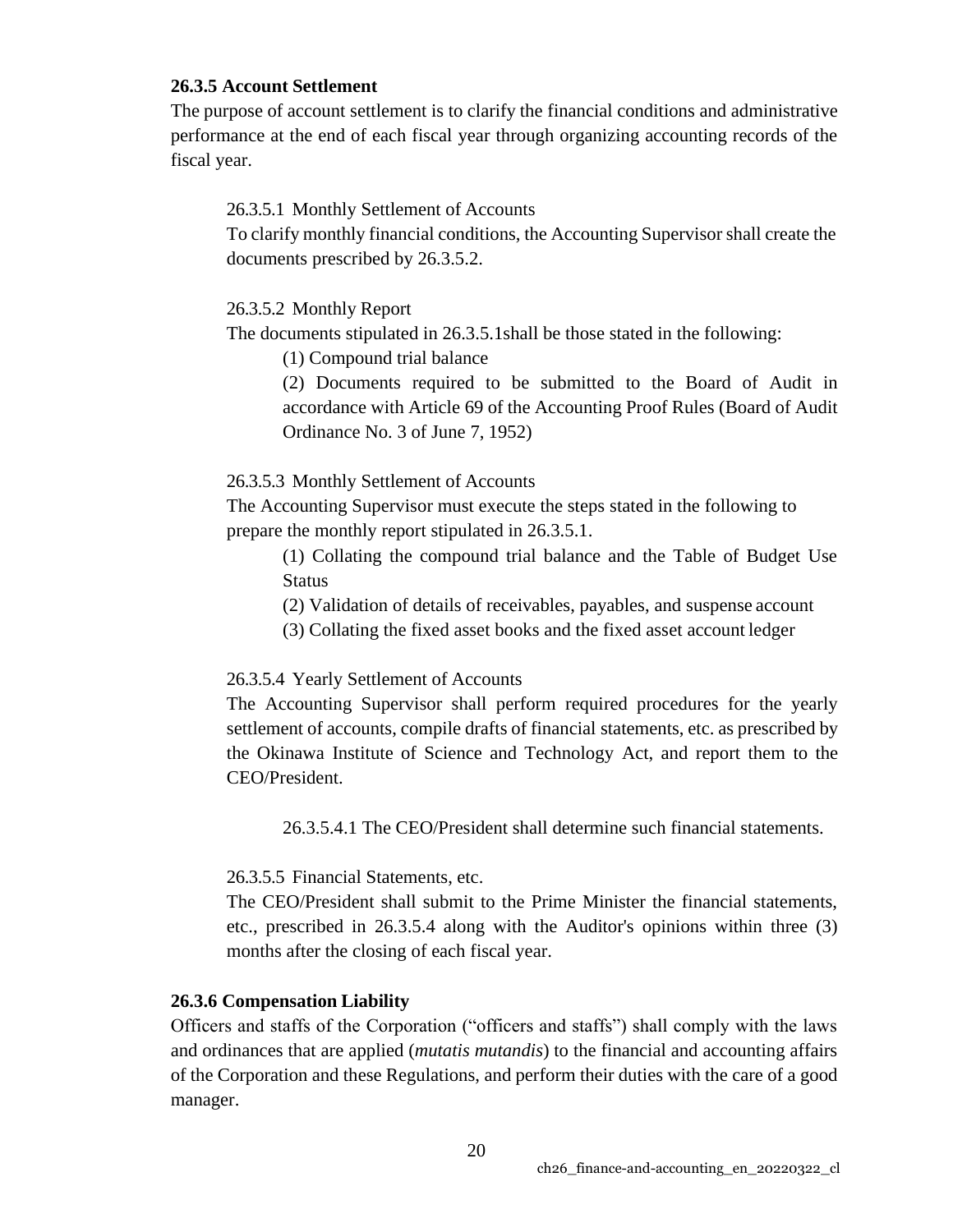26.3.6.1 In the event that any officer or staff causes, either intentionally or by gross negligence, any damages to the Corporation in violation of 26.3.6, the officer or the staff causing such damages shall be liable to compensate such damages.

# 26.3.6.2 Report of Loss, etc.

Any loss or extinguishment of or damage to any of the Corporation's money, securities, fixed assets or any other assets shall be reported to the CEO/President, by the officer causing such damages if such damages are caused by an officer, or by the head of the department to which the staff causing such damages belongs if such damages are caused by a staff.

26.3.6.3 Determination of Compensation Liability and Compensation Order The CEO/President shall determine the existence or non-existence of liability to compensate under 26.3.6.1 and 26.3.6.2 hereof and the amount thereof.

# **26.3.7 Corporate Credit Cards**

In principle, the University makes payments by bank transfer after delivery of goods or completion of services, in order to minimize the risk in trading. However, for cases where payment by a credit card is necessary or required by the selected vendor, a corporate credit card can be used for the transaction in compliance with the University rules.

# 26.3.7.1 Types of Corporate Credit Cards

The University has three types of corporate credit cards: central corporate card, purchasing cards (P-cards), and individual corporate cards. Major features of each card type are summarized in the Table I below.

Table I: Major Features of OIST Corporate Credit Cards  $\leq$ [See attached](https://www.oist.jp/sites/default/files/img/prp/ch26.3.7_table1_20220322.pdf) $\geq$ 

# 26.3.7.2 Card Administrator

In order to administer appropriate usage of corporate credit cards, the University assigns one card administrator to each card type as follows.

| <b>Card type</b>      | <b>Central</b><br>Corporate<br>Card | <b>P-card</b> | Individual<br>Corporate<br>Card |
|-----------------------|-------------------------------------|---------------|---------------------------------|
| Card<br>Administrator | /PF                                 | VPF           | VPF                             |

26.3.7.3 Card User and Card Supervisor

University officer/staff eligible to use a corporate credit card (card user) and those eligible to supervise the usage (card supervisor) are defined by card type in the following table.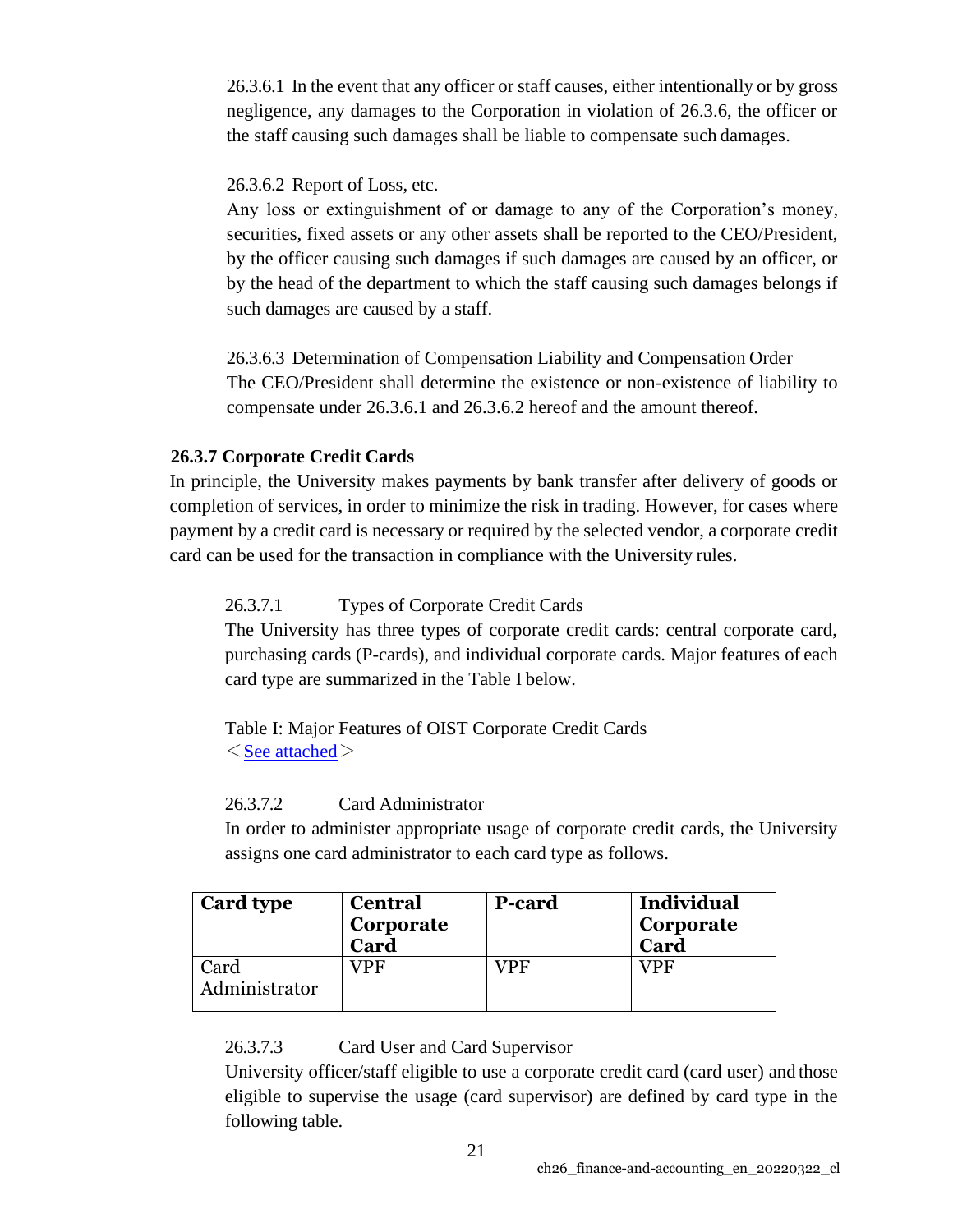| Card type          | <b>Central</b><br>Corporate<br>Card               | <b>P-card</b>                                                                                       | <b>Individual</b><br>Corporate<br>Card |
|--------------------|---------------------------------------------------|-----------------------------------------------------------------------------------------------------|----------------------------------------|
| Card User          | Division of<br>Financial<br>Management<br>staff   | <b>Staff different</b><br>from, and<br>assigned by, the<br>card supervisor                          | President                              |
| Card<br>Supervisor | Division of<br>Financial<br>Management<br>Manager | <b>Budget</b><br>supervisor (VP<br>level) or budget<br>holder (Faculty,<br>Section leader<br>level) | Same as above                          |

26.3.7.4 Application and Issuance of Corporate Credit Card

Card applications must be completed by the card supervisor and submitted to the relevant card administrator. For P-card applications by an AVP or SectionLeader, approval of the relevant budget supervisor (VP level) is required upon application. The card administrator reviews applications for a corporate credit card and approves or rejects. If approved, a corporate credit card will be issued and delivered after the card supervisor has completed the appropriate training on corporate credit card usage, responsibilities, and accountability associated with the corporate credit card (Exception: central corporate card).

# 26.3.7.5 Corporate Credit Card Use Workflow

Card supervisors of a corporate credit card must use the card by following the workflow defined separately [link: ].

# 26.3.7.6 Uses Allowed and Not Allowed

Corporate credit card usage is strictly limited to regular university-related business purchases and strictly prohibited for personal expenses and business expenses comingled with non-business expenses. Purchases must be approved in the ERP system prior to the transaction.

Central corporate card can be used upon request by a Unit/Section. In principle, the P-card and Individual Corporate Card Guideline [\[link:](https://groups.oist.jp/sites/default/files/imce/u294/P-card%2BIndvCC%2BGuideline%E3%80%8020140722.pdf) ] applies regarding uses allowed with a corporate credit card. However, when it is not practical to apply the above Guideline, central corporate card can be used for transactions specifically authorized as necessary by the Accounting Supervisor or the person to whom the Accounting Supervisor delegates central corporate card related duties..

For P-cards and individual corporate cards, uses allowed and not allowed are detailed in the P-card and Individual Corporate Card Guideline [link:]. In case of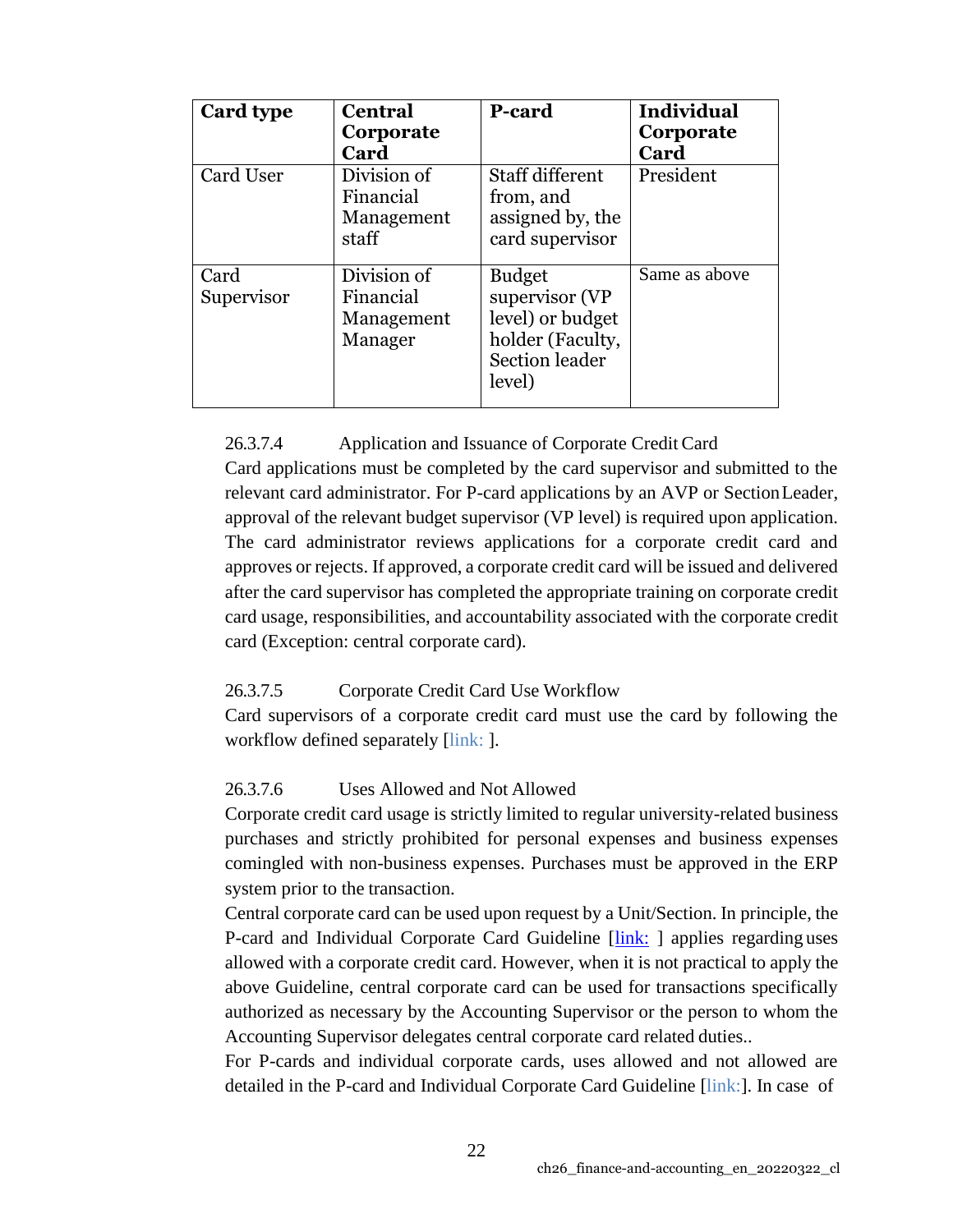doubt, the card supervisor should confirm the eligibility of the transaction with staff in charge in the Division of Financial Management.

## 26.3.7.7 Responsibility

### 26.3.7.7.1 Card Administrator

The card administrator is responsible for overall administration of the relevant corporate credit cards (such as reviewing card applications, approving corporate credit card issuance, and terminating corporate credit cards) and monitoring of the compliance with policies, rules and procedures. In case of misuse, the card administrator will respond in accordance with Chapter 26.3.7.8 . The card administrator is responsible for developing, updating, and administering relevant guidelines.

26.3.7.7.2 Card Supervisor of P-cards and Individual Corporate Cards The card supervisors of P-cards and individual corporate cards shall understand that expenses paid with the corporate credit card will be settled directly from the University account and that irregular use of these corporate credit cards brings an audit and financial risk to the University. It is the card supervisor's responsibility to ensure the corporate credit card is used in compliance with PRP Chapters 26 through 29, the P-card and Individual Corporate card Guideline [link:], and future stipulation relevant to the corporate credit card.

The card supervisors must reconcile all transactions with an approved Purchase Order number (PO#) and submit required documents by the deadline set in the workflow [link:]. The card supervisors must make sure all ordered goods and services are delivered by the end of the fiscal year by carefully monitoring the delivery status.

The University will hold the card supervisor fully responsible for all unauthorized transactions (See 26.3.7.6 Uses Allowed and Not Allowed), transactions followed by non-delivery of ordered items or services, and transactions without appropriate reconciliation with an approved Purchase Order number (PO#) by the document submission deadline. For such transactions, the card supervisor shall reimburse the amount to the University as soon as possible after the fact occurred. The University may agree with card supervisors in advance to deduct the amount from the card supervisor's salary if the reimbursement is not made in a timely manner.

#### 26.3.7.7.3 Card User

The card user must carefully handle and store the card information. The card information should not be posted, emailed or visible in any place that is accessible by others. The card user may not share the card information with anyone else.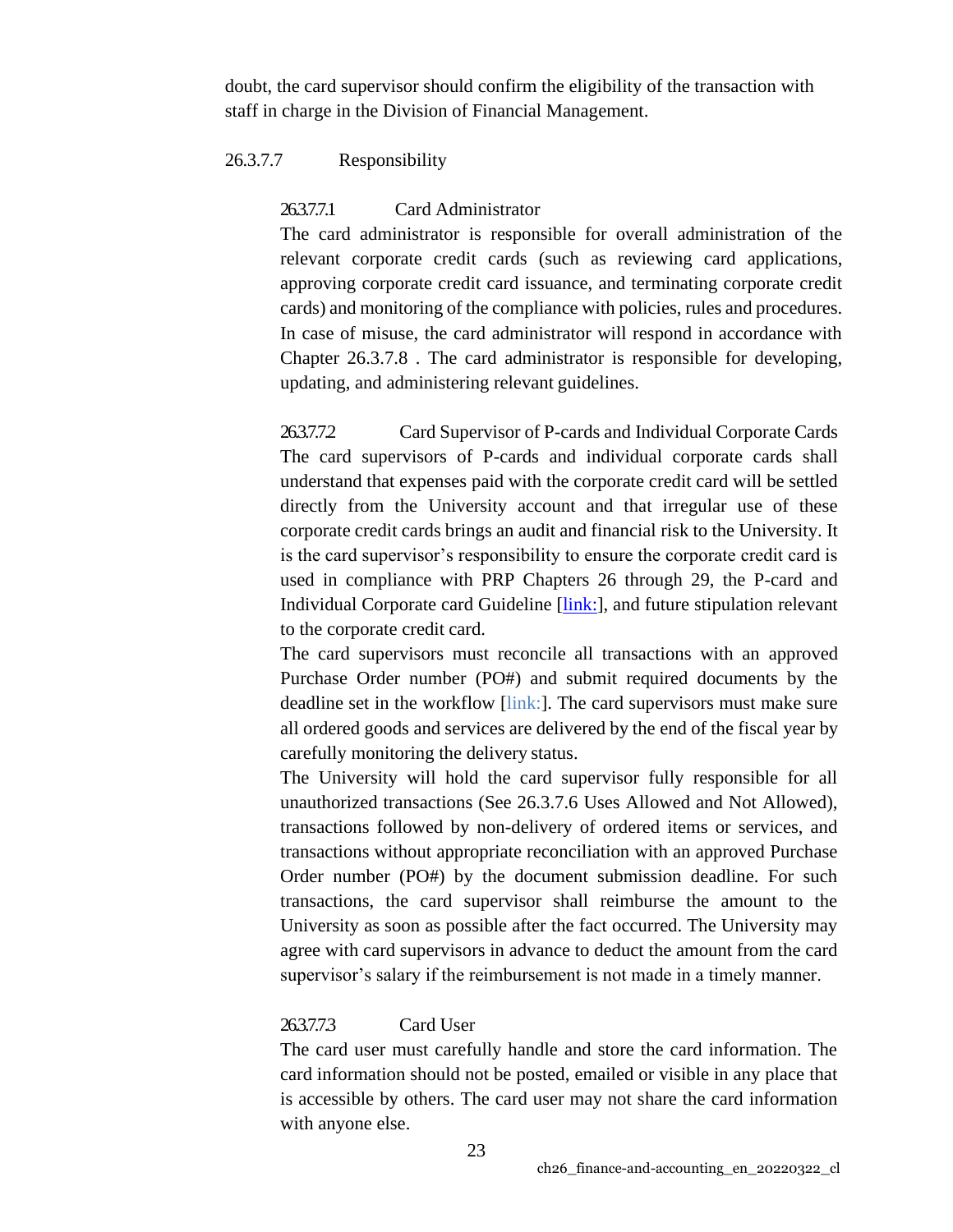## 26.3.7.8 Misuse of Corporate Credit Card

Misuse of a corporate credit card, intentional or accidental, is a violation of the University PRP (See also Chapters 28.2.3 and 29.1). In case of misuse, the card administrator will issue a warning and may decide suspension of the corporate credit card. It may result in other disciplinary action depending on the seriousness of the violation, in accordance with PRP 38 "Discipline".

## 26.3.7.9 Lost or Stolen Corporate Credit Card

If a corporate credit card or card information is lost or stolen, the card supervisor shall immediately notify the card administrator, the card issuer, and the local police. The card supervisor is liable for the damage caused by a fraudulent activity, unless it is covered by the card issuer as described in card issuer's contract.

26.3.7.10 Returning P-card Information and Individual Corporate Cards Card supervisors of P-cards and individual corporate cards must return the corporate credit card to the card issuer via the card administrator when:

| 263.7.10.1  | The card supervisor leaves the University.                   |
|-------------|--------------------------------------------------------------|
| 263.7.102   | The card user of the P-card moves to another position in the |
| University. |                                                              |
| 263.7.103   | The University or the card issuer requests.                  |

26.3.7.11 Cancellation of Corporate Credit Card Corporate credit cards may be terminated at any time by the University.

## **26.3.8 Miscellaneous Provisions**

26.3.8.1 Restatement of accounts

OIST may, on its own decision, prepare financial statements based on internationally recognized accounting standard in addition to the ones based on OIST regular accounting standards, in order to facilitate its understanding by international donors or provider of funds and increase accountability and transparency. These restatements would be controlled by accounting auditors.

## <span id="page-23-0"></span>**26.3.9 Storage of Documents**

Accounting books, vouchers and documents shall be stored for the following period:

- (1) financial statements, etc.  $=$  permanently
- (2) general ledger = 30 years
- (3) other accounting books  $= 10$  years
- (4) slips and vouchers  $= 10$  years